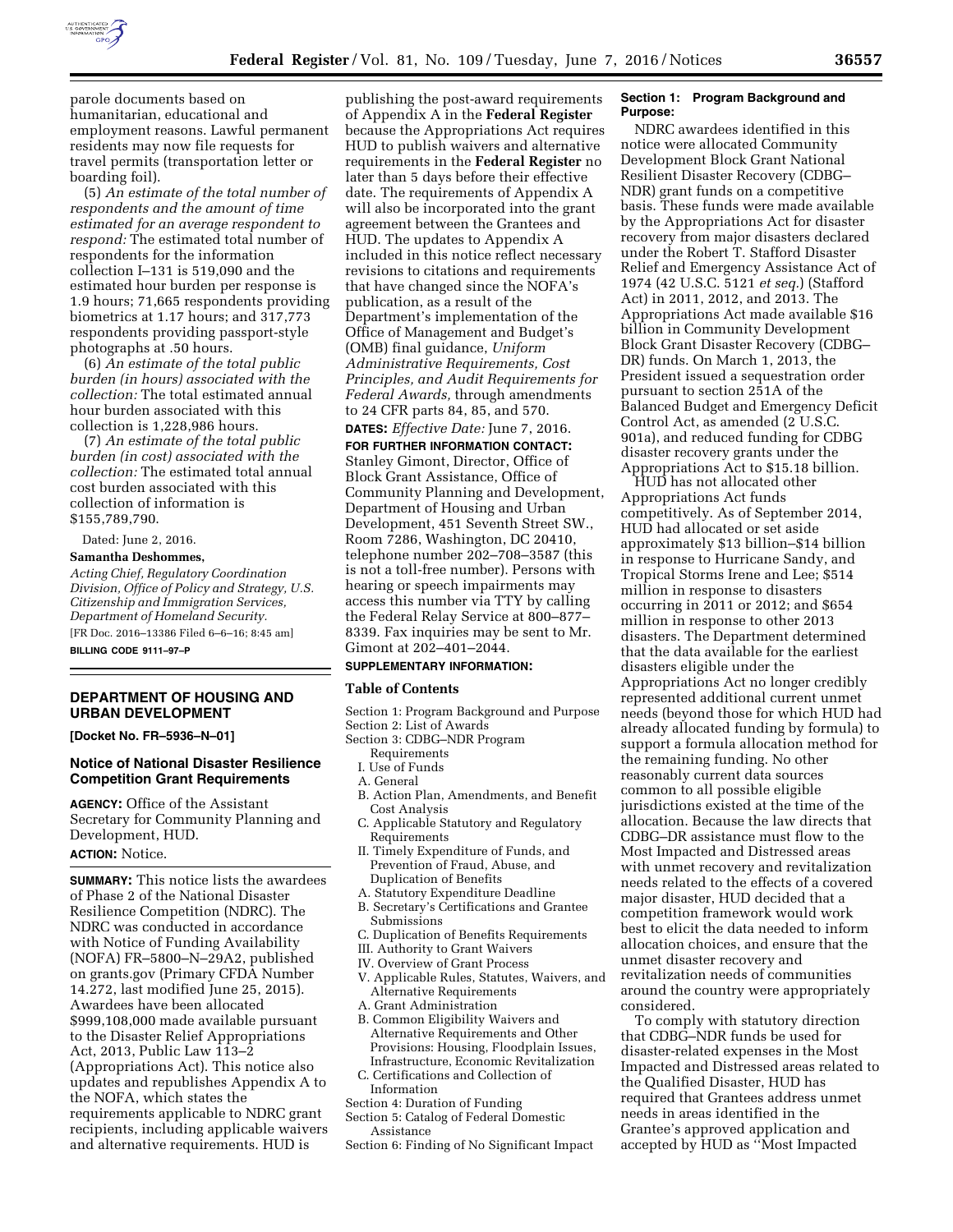and Distressed'' as a result of the effects of the Qualified Disaster.

The Appropriations Act requires funds to be used only for specific disaster recovery related purposes. The Appropriations Act also requires that, prior to the obligation of CDBG–NDR funds, a Grantee shall submit a plan detailing the proposed use of funds, including criteria for eligibility and how the use of these funds will address disaster relief, long-term recovery, restoration of infrastructure and housing, and economic revitalization in the Most Impacted and Distressed areas. This Action Plan is discussed in section 3.I.B, ''Action Plan, Amendments, and Benefit Cost Analysis,'' below.

Allowable costs for CDBG–NDR funds under this appropriation include only those expenses necessary to meet the Unmet Recovery Needs of the Most Impacted and Distressed target area(s), but once the necessary Tie-Back is established for a Project, it could be designed to also meet other community development objectives and economic revitalization needs, including greater Resilience to address the negative effects of climate change. Tie-Back to the Qualifying Disaster was established for CDBG–NDR projects by demonstrating a logical link to addressing Unmet Recovery Needs from the Qualifying Disaster. Under this competition, HUD awarded points for leverage, long-term commitments, and regional coordination. The most competitive proposals, however, brought other resources and commitments to bear beyond the CDBG– NDR request to enhance Resilience beyond the Most Impacted and Distressed target areas with Unmet Recovery Needs (MID–URN target areas).

### **Summary of Competition Details**

HUD has established six goals for the NDRC: First, to fairly allocate remaining Appropriation Act funds; second, to create multiple examples of local disaster recovery planning that apply science-based and forward-looking risk analysis to address recovery, Resilience, and revitalization needs; third, to leave a legacy of institutionalizing, in as many States and local jurisdictions as possible, the implementation of thoughtful, innovative, and resilient approaches to addressing future risks; fourth, to provide resources to help communities plan and implement disaster recovery that makes them more resilient to future threats or hazards, including extreme weather events and climate change, while also improving quality of life for existing residents and making communities more resilient to

economic stresses or other shocks; fifth, to fully inform and engage community stakeholders about the current and projected impacts of climate change and to develop pathways to Resilience based on sound science; and sixth, to leverage investments from the philanthropic community to help communities define problems, set policy goals, explore options, and craft solutions to inform their own local and regional resilient recovery strategies. As with all CDBG assistance, the priority is on serving low- and moderate-income people.

The NDRC applied elements of the Hurricane Sandy Task Force's rebuilding strategy to support Grantee efforts to build back stronger and more resilient through integrating comprehensive planning and investing in meaningful efforts in their recovery and revitalization. The Task Force was established by Executive Order 13632 (published in the **Federal Register** on December 14, 2012, at 77 FR 74341) to: (1) Ensure governmentwide and regionwide coordination was available to assist communities make decisions about long-term rebuilding and (2) develop a comprehensive rebuilding strategy.

The NDRC bears some similarities to other Federal programs that address disaster recovery and threat and hazard mitigation. This similarity (and the distinctions noted below) is deliberate. The similarity allows States and local governments to invest CDBG–NDR funds to support or fill gaps to address unmet needs inaccessible or unaffordable to other Federal programs, and for which insurance and State, local, and other resources are unavailable. In addition, any similarity in program structure will enable lessons learned from the competition to potentially be transferable to other Federal programs. The distinctions, on the other hand, spring from the CDBG nature of the funding source, as directed in the congressional appropriation. Among major disaster recovery programs, CDBG is notable in its statutory focus on determining and meeting the unmet needs of vulnerable lower-income people and communities and targeting the Most Impacted and Distressed areas. CDBG is also singular in its ability to consider a wide range of local community development objectives related to recovery and economic revitalization, including integrally related Resilience objectives. HUD intends that the most successful proposals from the competition will take advantage of these CDBG similarities and distinctions to envision and implement recovery Projects that serve multiple purposes and position

recovering communities for a prosperous and more resilient future. To ensure programs harmonize and do not duplicate benefits, HUD required all Applicants to describe how they consult with or coordinate with funders of other proposed recovery and Resilience investments in the Most Impacted and Distressed target area and region. The CDBG context also leads naturally to requiring Resilience elements within recovery projects because it creates stability. Reducing current and future risk is essential to the long-term economic well-being of communities and businesses. When a disaster chills local and regional economies, investments in anchor Projects to reduce risk and stimulate economic revitalization can be an essential part of any disaster recovery.

*Eligible Applicants.* Eligible Applicants in Phase 1 were States with Qualified Disasters and units of general local government who received CDBG– DR funding from HUD for disasters occurring in 2011—2013 (including Grantees under prior disaster recovery supplemental funding)—a total of 67 potential Applicants (See Appendix B to the NOFA for a list of eligible Applicants). HUD set aside \$181 million for applications serving Hurricane Sandy Qualified Disasters in the States of New York and New Jersey and in New York City, due to the catastrophic level of damage caused in those areas from Hurricane Sandy and tropical storms in 2011. Note that HUD reserved the right to fund applications out of rank order to ensure geographic diversity of funding. For the same reason, HUD also reserved the right to partially fund an application(s). To ensure HUD had complete understanding on how to scale down Projects, each Phase 2 Applicant was required to identify any phasing or scalability inherent in its proposal. Those invited to submit applications for Phase 2 should have developed proposals with scalable options to the degree possible and practicable, and were required to ensure that each component proposed for CDBG–NDR funding had independent utility.

Successful completion of Phase 1 was a threshold requirement for eligible Applicants for Phase 2.

*Phase 1: Framing Unmet Recovery Needs, Vulnerabilities, and Community Development Objectives (Closed).*  During Phase 1 (the framing phase) of the NDRC, Applicants consulted with stakeholders and comprehensively framed the recovery needs, relevant risks and vulnerabilities (current and future), and related community development opportunities in the target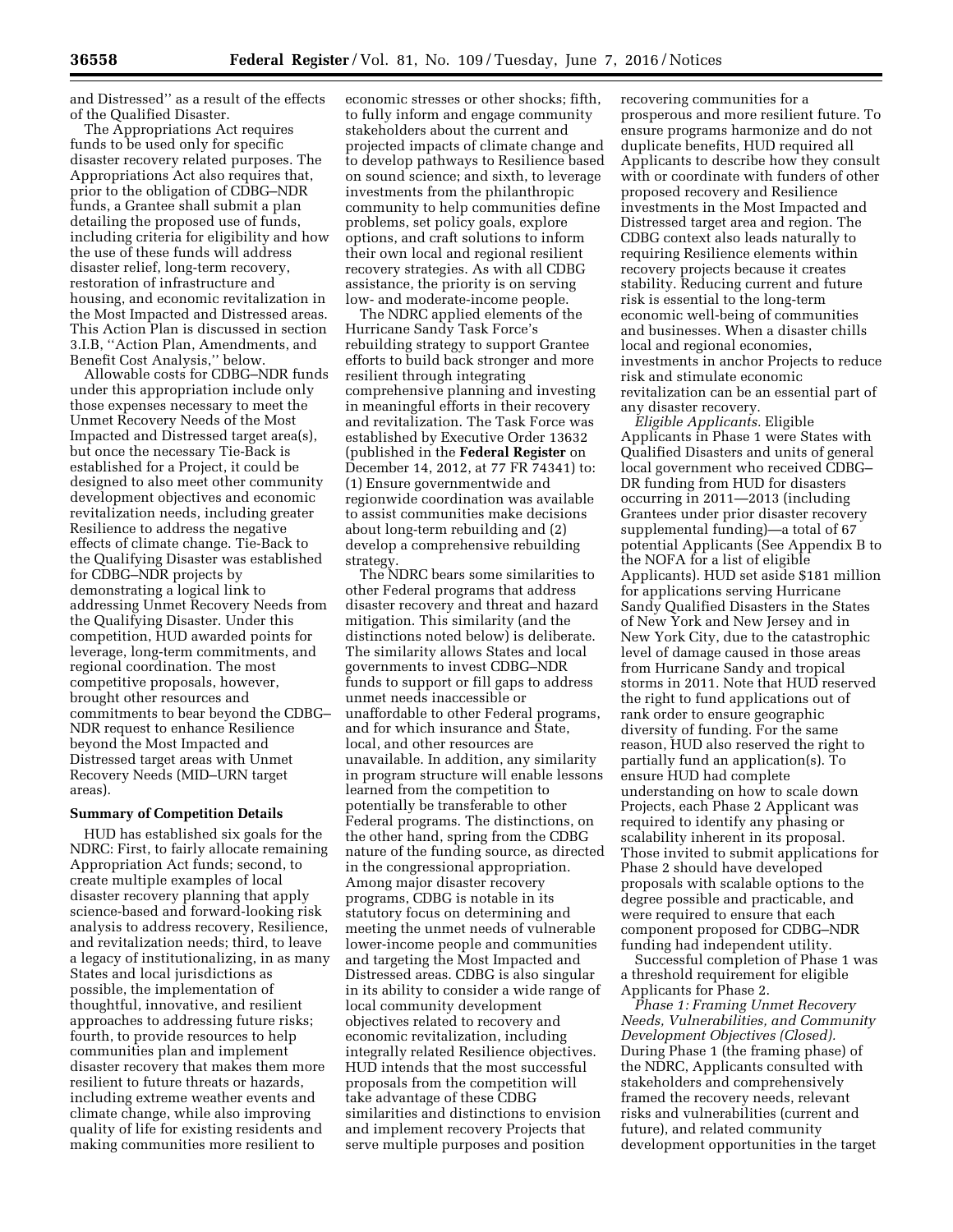geographic areas. Every fundable application had to first demonstrate a logical link, or Tie-Back, to addressing Unmet Recovery Needs stemming from the effects of the community's presidentially declared major disaster from 2011, 2012, or 2013. The other objectives, needs, or issues a Project would address were unique to the Applicant's community. For example, a community that suffered a flood might want to offer flood buyouts and property acquisition in the Most Impacted and Distressed areas, followed by restoration of a wetland to limit future flooding and provide a nature preserve or recreation area. A community that lost housing and a road during a mudslide might not only want to construct housing in a safer area for survivors, but also to find a financing mechanism for affected downstream businesses to survive the effects of the last event and be prepared for and recover more quickly from future hazards. Once the community framed the recovery need(s), identified current and future risks and vulnerabilities and noted community development opportunities, the Applicant had to identify and seek commitments from the public and private Partners it needs to develop and implement a solution, and develop a high level implementation idea. The Applicant's responses in Phase 1 described this framing process and its results, identified the Partners and other resources, and described the resulting resilient recovery concept or idea.

The Phase 1 CDBG–NDR NOFA included criteria and deadlines for both this initial ''framing'' phase and the later ''implementation'' phase of the competition. Applicants had approximately 180 days from the Phase 1 CDBG–NDR NOFA publication to complete the framing process and to submit initial proposals stating in general terms the Applicant's vulnerability(ies), issue(s), community development objectives, team (meaning the Applicant, all Partners, and any other supporting entities), required threshold items, known obstacles, substantial consultation and citizen engagement (particularly with affected and Vulnerable Populations), and general information about Unmet Recovery Needs.

After the 180-day deadline, HUD reviewed, rated, and provided detailed comments on each initial application that met all threshold requirements. HUD then ranked the applications by score and selected the qualifying Applicants for the Phase 2 application round.

*Phase 2: From Framing to Implementation (Closed).* In the second

phase of the competition (the implementation phase), the highest scoring Applicants from the first phase were invited to fully articulate a Resilience-enhancing disaster recovery or revitalization Project or program that addressed as many of the Phase 1 identified risks, vulnerabilities, and community development opportunities as feasible and compete for implementation funding. The best Projects demonstrated how the proposal or Project would help the community recover from the effects of the covered disaster, advance community development objectives such as economic revitalization, and improve the community's ability to absorb or rapidly recover from the effects of a future extreme event, stress, threat, hazard, or other shocks. The proposed Phase 2 Project could be a pilot for the overall Phase 1 solution, could be limited to the CDBG–NDR-eligible portion of a Phase 1 concept that would benefit a geography larger than the Most Impacted and Distressed target area, or could be a stand-alone portion of a Project idea envisaged in Phase 1 that could take years or decades to completely realize. In any case, the Phase 2 Project could not be contingent on actions outside the scope of the Project to provide a defined level of protection against the threat(s) and hazard(s) identified, meet a CDBG–NDR national objective, or comply with program requirements as described in this notice. The Applicant was asked to explain how the Phase 2 proposal logically arises from the Phase 1 framing.

In Phase 2, each Applicant completed a benefit cost analysis (BCA) for any Covered Project(s), as described in the NOFA. Although the required completion of a BCA is new to CDBG disaster recovery, Rebuild by Design competitors completed BCAs and the analysis process helped improve the final proposals. The Federal Emergency Management Agency (FEMA) and U.S. Department of Transportation (DOT) also employ BCAs in reviewing applications for major Projects, and cost efficiency analysis is employed in reviews of environmental impact and consideration of alternatives. The CDBG–NDR BCA provided a sense of the cost efficiency of the proposal, but the BCA score was not used alone to rate soundness of approach. HUD recognizes that the benefits and costs may be difficult or impossible to comprehensively quantify, but, regardless of a proposed Project's scale, HUD did not fund any Phase 2 activities for which the benefits to the Applicant's

community, and to the United States as a whole, were not demonstrated by the evidence submitted to justify the costs. Appendix H to the NOFA provided guidance on completing an acceptable BCA. Note that quantifying or otherwise accounting for social and ecological benefits and costs were a critical component, as was consideration of all related resources, including leverage, and the benefits and costs of long-term commitments under Factor 5.

Some of the resources provided to CDBG Grantees to support completion of the environmental reviews required under 24 CFR part 58 are also useful sources of information for a benefit-cost analysis. Consideration of these resources at an early stage in a Project may help speed the required environmental reviews. Applicants were strongly encouraged to integrate general and Project planning with the environmental review process, and to coordinate these reviews under the Unified Federal Review (UFR) process, where possible and as appropriate. The Applicant could have used public outreach meetings not only to seek Phase 1 planning input and Phase 2 Project comments or to meet the consultation requirement of the NDRC competition, but also to inform the public about environmental effects of different design approaches or of a proposed Project and its alternatives. Examples of required outreach included scoping for the National Environmental Policy Act, notices and evaluation in compliance with Executive Orders 11988 and 11990 (the 8-step decision process for floodplain management and wetlands protection), and consultation for section 106 of the National Historic Preservation Act (54 U.S.C. 306108). The Applicant engagement plan was to include strategies to ensure that vulnerable and underserved populations are involved throughout the planning and decisionmaking processes, including outreach and engagement of low-income and minority populations in furtherance of the Department's environmental justice obligations under Executive Order 12,898. This informs decisionmakers of the widest possible range of needs and options. Meaningful engagement and participation ensures the highest probability of success for all stakeholders.

After HUD provided comments on the initial Phase 1 submissions, each continuing Applicant had approximately 120 days in Phase 2 to develop a final submission. HUD considered soundness of approach, needs, capacity, leverage, and long-term commitment at this phase. Leverage in this phase could have included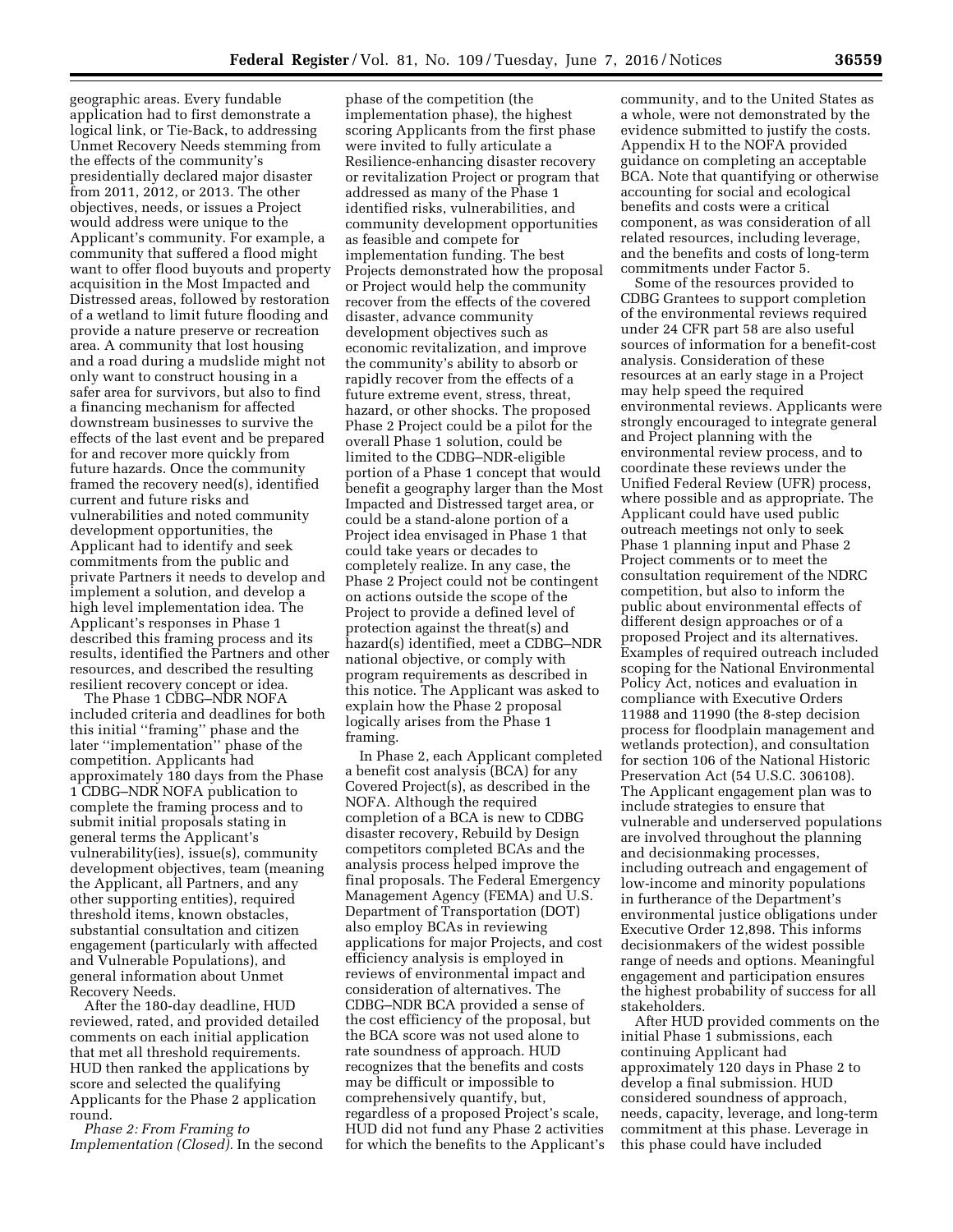traditional financial and some types of in-kind contributions. The application must also have included the supporting actions undertaken by the Applicant locally (*e.g.,* building code updates, executive orders, zoning revisions, comprehensive and mitigation plan linkages, interagency partnerships, financing mechanisms, or completing and adopting a forward-looking communitywide Resilience assessment and plan) to better position the Applicant to be more resilient to future threat(s) and hazard(s).

Following submission of the Phase 2 applications, HUD and Federal agency partners reviewed, rated, and ranked the applications in accordance with the published criteria. HUD then determined the Phase 2 awards as published in this notice.

#### Selection of Awardees

HUD considered for funding any completed Phase 2 application that met all thresholds and received at least 75 percent of the total points available in Phase 2. The applicable postaward requirements that were included in Appendix A to the NOFA are updated in this notice and apply to awards described herein. These postaward grant management requirements are, insofar as feasible, identical to those imposed under the notices published for grants made under the formula allocations under the Appropriations Act.

In both phases, HUD required thoughtful, evidence-based practice, incorporating consideration of the latest findings regarding the range of possible effects of climate change and other risks on the target geography during the useful life of any proposed Project. Many of the communities eligible to apply had already been subject to repetitive or increasingly severe disaster events and their community and regional plans, built environment, building codes, and design/construction practices may not yet have adjusted to enhance community Resilience to expected threat(s) and hazard(s) based on the best available data and science. Planning for an investment in a structure or improvement intended to endure and remain in service through its useful life must involve detailed consideration of the context in which the structure will be placed: The expected intensity and frequency of wind, rain, fire, flooding, snow loads, earthquake, drought conditions, and effects of climate change, for example and as relevant, should all influence community investment and policy decisions.

States and local governments were strongly encouraged to take or commit

to Resilience-enhancing actions to protect their communities from threat(s) and hazard(s), as well as to ensure the useful life of their Projects under changing conditions, including future risk caused by climate change. Taking or committing to actions enhanced the competitiveness of Phase 1 and 2 proposals. HUD only invited an Applicant to Phase 2 if it had at least committed to taking a permanent Resilience-enhancing action, and HUD awarded points in Phase 2 to Applicants that have or will implement significant Resilience-enhancing action(s), such as updating State and local building codes, zoning, hazard mitigation, consolidated or comprehensive plans (including areaspecific plans), and other ordinances or matters within the span of control of the Applicant and public sector Partners. Such improvements may have included coordination or merger of local plans or requirements in a way that will clearly enhance Resilience, such as hazard mitigation assessments and plans incorporated into forward-looking comprehensive plans updated to consider future impacts from climate change. Only significant updates made or major actions taken after the date of the Qualified Disaster were considered in responding to Factor 5: Regional Coordination and Long-Term Commitment. If such changes were planned for completion within one year of grant award, Applicants could include them in this factor only if they also submitted, as an attachment to their application, a hard commitment to complete the changes by a specified date (see the Long-term Commitment Factor of Phase 2 for details). Applicants were required to identify leveraging funds to pay for costs attributable to any portion of a proposed Project (including any mitigating action) that was not necessary to meet Unmet Recovery Needs in the Most Impacted and Distressed area resulting from a Qualified Disaster.

# **Section 2: NDRC Awards**

The following awards have been made to Applicants for funding a portion of their Application. The components of the Applications for which CDBG–NDR funds may be used will be identified in grant agreements between HUD and the following CDBG–NDR awardees:

| NDRC awardees     | <b>Total CDBG-</b><br><b>NDR</b> award |
|-------------------|----------------------------------------|
| Connecticut       | \$54,277,359                           |
| New Orleans. LA   | 141.260.569                            |
|                   | 96.887.177                             |
| New York City, NY | 176.000.000                            |
| Louisiana         | 92.629.249                             |
| Springfield, MA   | 17.056.880                             |

| <b>NDRC</b> awardees                                                                      | <b>Total CDBG-</b><br>NDR award                                                                 |
|-------------------------------------------------------------------------------------------|-------------------------------------------------------------------------------------------------|
| Tennessee<br>Shelby County, TN<br>Minot, ND<br>California<br>New York State<br>New Jersey | 44.502.374<br>120.549.000<br>60.445.163<br>74,340,770<br>70.359.459<br>35,800,000<br>15.000.000 |
| Total                                                                                     | 999.108.000                                                                                     |

## **Section 3: CDBG–NDR Program Requirements**

This notice contains the postaward requirements applicable to CDBG funds made available by the Appropriations Act and awarded under the NDRC as CDBG–NDR grants. This notice supersedes Appendix A to the NOFA and updates the CDBG–NDR program requirements to reflect HUD's recent regulatory amendments to implement Federal uniform requirements.

The Appropriations Act provides that funds shall be awarded directly to a State or unit of general local government (local government) at the discretion of the Secretary. A State or local government recipient of a CDBG–NDR grant is a ''Grantee,'' as defined by the NOFA. Other terms in this notice are defined in the NOFA, and the definitions in the NOFA are expressly incorporated and made a part of this notice and continue to apply in the post-award period.

# **I. Use of Funds**

## *A. General*

The Appropriations Act made funds available for necessary expenses related to disaster relief, long-term recovery, restoration of infrastructure and housing, and economic revitalization in the Most Impacted and Distressed areas resulting from a major disaster declared pursuant to the Stafford Act, due to Hurricane Sandy and other eligible events in calendar years 2011, 2012, and 2013. The Appropriations Act requires funds to be used only for these specific disaster-related purposes.

## *B. Action Plan, Amendments, and Benefit Cost Analysis*

The Appropriations Act requires that, prior to the obligation of funds by HUD, a Grantee shall submit a plan detailing the proposed use of funds, including criteria for eligibility and how the use of these funds will address disaster relief, long-term recovery, restoration of infrastructure, and housing and economic revitalization in the Most Impacted and Distressed areas. For purposes of awards made in response to Phase 2 submissions under the NOFA,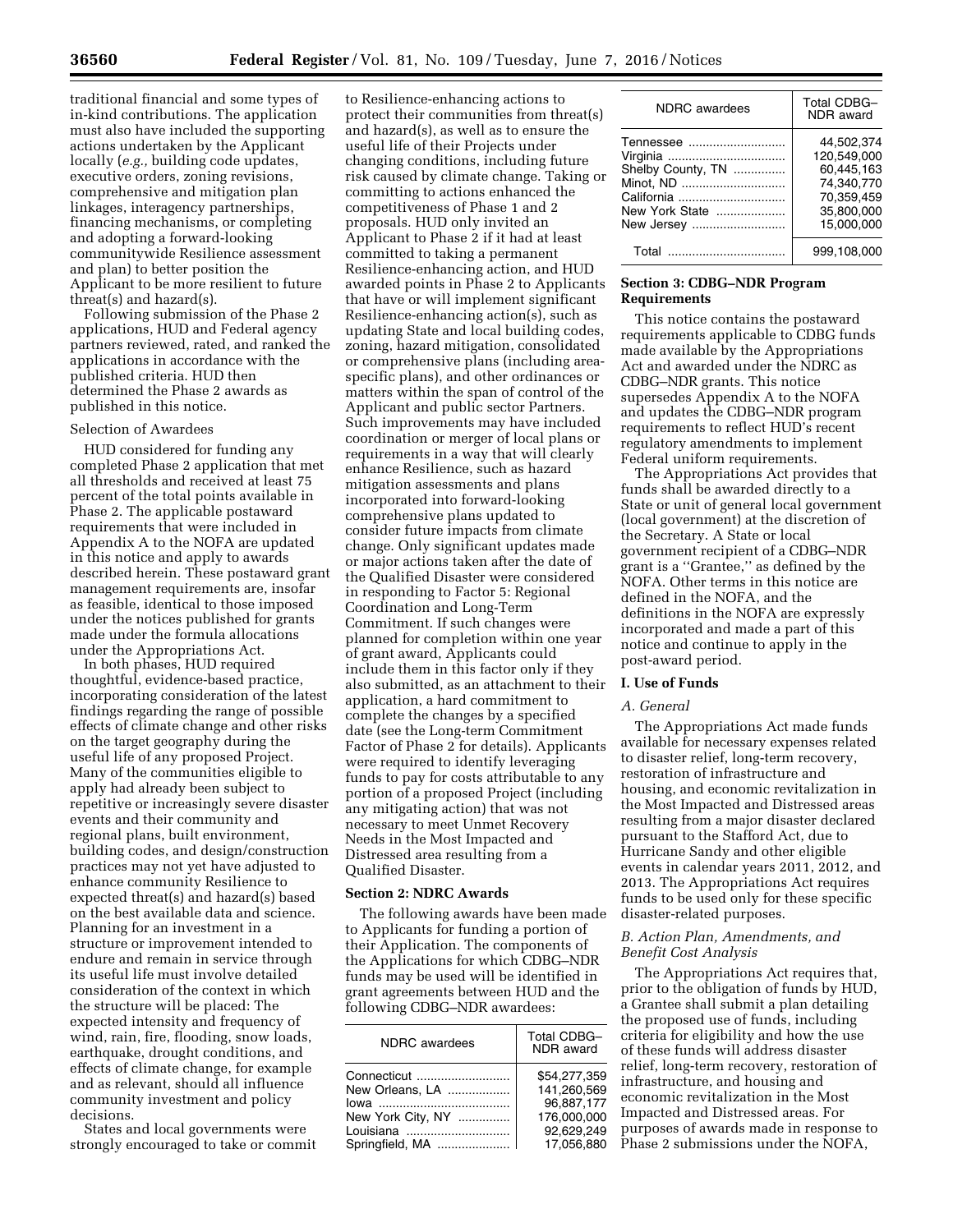the Grantee's Phase 1 and Phase 2 submissions for this competition, constitute, together, the action plan required by the Appropriations Act.

Following execution of a grant agreement, the Grantee will publish on its Web site the action plan (DRGR Action Plan) contained in HUD's Disaster Recovery and Grant Reporting system (DRGR) that reflects the components funded through the CDBG– NDR grant. HUD will provide clarifying guidance as to the content and format of the DRGR Action Plan, which will help ensure clear communication of CDBG– NDR activities to the public.

A Grantee may amend the Action Plan, but must receive prior HUD approval for substantial amendments to the plan. Before making any substantial amendment to the Action Plan, a Grantee must follow the same citizen participation requirements required by the NOFA for the preparation and submission of an NDRC application. Additionally, HUD must agree in writing that the substantially amended Application would still score in the fundable range for the competition based on the rating factors in the NOFA. Additional information about substantial amendments can be found in section 3.V.A.3 below.

With the exception of general administration of the CDBG–NDR grant, the Grantee may only use CDBG–NDR funds to carry out or plan for the HUD approved components of a Grantee's Phase 2 activities for which the Grantee has submitted to HUD, and HUD has approved, an analysis of the activity's benefits and costs. For Covered Projects, as described in the NOFA, HUD has not approved the analysis if the benefits to the Applicant's community, and to the United States as a whole, are not demonstrated by the evidence submitted to justify the costs. Appendix H to the NOFA and the CDBG–NDR NOFA provided guidance on completing an acceptable BCA. For Applicants proposing a program rather than a specific Covered Project, HUD's acceptance of such a program-level BCA was *not* an approval of the Project- or activity-level analysis itself, which HUD will reserve the right to review after award through the Grant Terms and Conditions. A ''program'' for purposes of the BCA refers to a set of related measures or activities with a particular long-term goal or objective. A program is implemented by a specified agency that uses defined policies and procedures to select Projects or activities to assist.

# *C. Applicable Statutory and Regulatory Requirements*

1. General. All recipients of CDBG– NDR grants are subject to: (1) The requirements of the Appropriations Act; (2) portions of the Fiscal Year (FY) 2014 General Section of the Department's broader NOFA (as amended) and the NOFA (including appendices) made applicable by the grant agreement and this notice; and (3) applicable regulations governing the CDBG program at 24 CFR part 570, unless modified by waivers and alternative requirements published in this notice or other applicable **Federal Register**  notices and; (4) the requirements of the grant agreement governing the CDBG– NDR award.

2. Uniform Requirements. Grantees are subject to the revised Uniform Administrative Requirements, Cost Principles, and Audit Requirements for Federal Awards (Uniform Requirements). On December 26, 2013, the OMB published (at 78 FR 78608) the final Uniform Requirements, which are codified at 2 CFR part 200. HUD adopted the Uniform Requirements at 2 CFR part 2400. HUD published conforming changes to its CDBG program regulations on December 7, 2015 (80 FR 75931), that updated CDBG program regulations to reflect references to appropriate sections of 2 CFR part 200. The effective date of HUD's conforming rule is January 6, 2016.

3. Other PostAward Requirements, including incorporated sections of the Fiscal Year 2014 General Section of the Department's Broader NOFA, as Amended:

• Incorporated Sections of the General Section. HUD is incorporating portions of the FY 2014 General Section to the Department's FY 2014 NOFAs for Discretionary Programs (General Section), as amended by the technical correction to HUD's General Section to the Department's FY 2014 NOFAs for Discretionary Programs (technical correction), relevant to the award of CDBG–NDR funds. Grantees must adhere to the requirements of the sections of the General Section, as amended by the technical correction, identified in the NOFA under the heading ''1. Applicable Requirements of the General Section (as modified by the Technical Correction to the General Section).'' Other requirements of the General Section are superseded by the requirements applicable to the use of CDBG–NDR funds identified in this notice and in the grant agreement.

• System for Award Management. Grantees must have a valid, active

registration in the System for Award Management (SAM).

• False Statements. A false statement in an application is grounds for denial or termination of an award and possible punishment, as provided in 18 U.S.C. 1001.

• Conducting Business in Accordance with Ethical Standards/Code of Conduct. Grantees must adhere to the conflict of interest requirements of 2 CFR part 570. In addition, local governments and States that have adopted the Uniform Requirements are required to develop and maintain a written standards of conduct as required by 2 CFR 200.318.

• Equal Access to HUD-assisted or HUD-insured Housing. The Department is committed to ensuring that its programs are open to all eligible individuals and families regardless of sexual orientation, gender identity, or marital status. HUD funding recipients and subrecipients must comply with 24 CFR 5.105(a)(2) in connection with determining eligibility for housing assisted with HUD funds or subject to an FHA-insured mortgage, and in connection with making such housing available. This includes making eligibility determinations and making housing available regardless of actual or perceived sexual orientation, gender identity, or marital status, and prohibiting inquiries about sexual orientation or gender identity for the purpose of making eligibility determinations or making housing available. Applicants are encouraged to become familiar with these requirements, HUD's definitions of sexual orientation and gender identity at 24 CFR 5.100, clarifications to HUD's definition of family at 24 CFR 5.403, and other regulatory changes made through HUD's Equal Access Rule, published in the **Federal Register** on February 3, 2012 at 77 FR 5662.

• Procurement of Recovered Materials. State agencies and agencies of a political subdivision of a State that are using assistance under a program NOFA for procurement, and any person contracting with such an agency with respect to work performed under an assisted contract, must comply with the requirements of section 6002 of the Solid Waste Disposal Act. In accordance with section 6002, these agencies and persons must procure items designated in guidelines of the Environmental Protection Agency (EPA) at 40 CFR part 247 that contain the highest percentage of recovered materials practicable, consistent with maintaining a satisfactory level of competition, where the purchase price of the item exceeds \$10,000 or the value of the quantity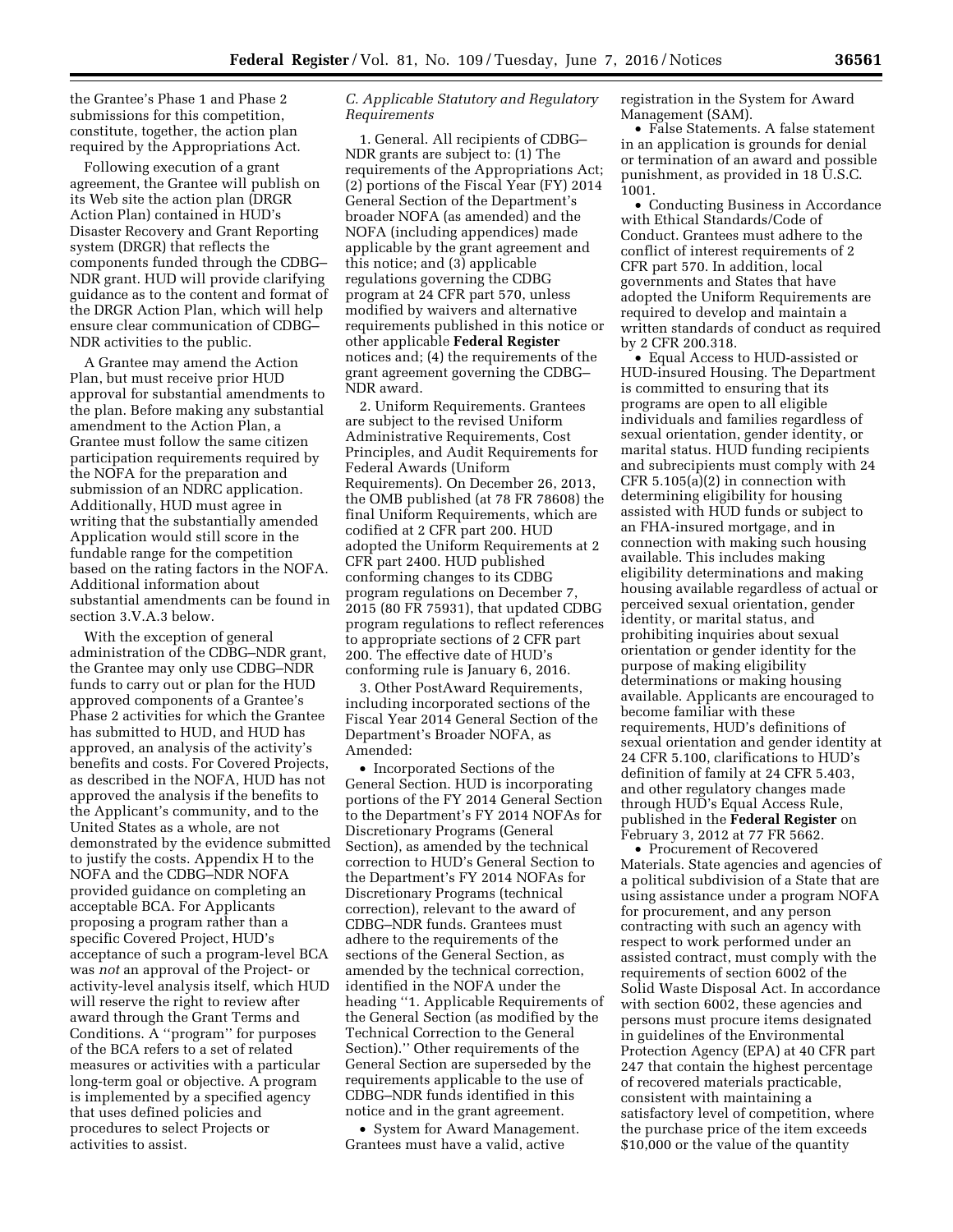acquired in the preceding fiscal year exceeded \$10,000; must procure solid waste management services in a manner that maximizes energy and resource recovery; and must have established an affirmative procurement program for procurement of recovered materials identified in the EPA guidelines. Please refer to 2 CFR 200.322 and to *[www.epa.gov/osw/conserve/tools/cpg/](http://www.epa.gov/osw/conserve/tools/cpg/pdf/rcra-6002.pdf) [pdf/rcra-6002.pdf](http://www.epa.gov/osw/conserve/tools/cpg/pdf/rcra-6002.pdf)* for complete text and requirements of section 6002.

• Compliance with the Federal Funding Accountability and Transparency Act of 2006 (Pub. L. 109– 282) (Transparency Act), as Amended. Prime Grant Awardee Reporting. Prime recipients of the Department's financial assistance are required to report certain subawards in the Federal Funding Accountability and Transparency Act Subaward System (FSRS) Web site located at *<https://www.fsrs.gov/>*or its successor system for all prime awards listed on the FSRS Web site. Starting with awards made October 1, 2010, prime financial assistance awardees receiving funds directly from the Department were required to report subawards and executive compensation information both for the prime award and subaward recipients, including awards made as pass-through awards or awards to vendors, if the initial prime grant award is \$25,000 or greater, or the cumulative prime grant award will be \$25,000 or greater if funded incrementally, as directed by HUD in accordance with OMB guidance; and the subaward is \$25,000 or greater, or the cumulative subaward will be \$25,000 or greater. For reportable subawards, if executive compensation reporting is required and subaward recipients' executive compensation is reported through the SAM system, the prime recipient is not required to report this information. The reporting of award and subaward information is in accordance with the requirements of the Transparency Act, as amended by section 6202 of Public Law 110–252, and OMB Guidance issued to Federal agencies on September 14, 2010 (75 FR 55669), and in OMB policy guidance. Please refer to *[www.fsrs.gov](http://www.fsrs.gov)* for complete information on requirements under the Transparency Act and OMB guidance.

• Compliance with Section 872 of the Duncan Hunter National Defense Authorization Act for Fiscal Year 2009 (Pub. L. 110–417), (Section 872). Section 872 requires the establishment of a governmentwide data system (currently designated the Federal Awardee Performance and Integrity Information System) to contain information related to the integrity and performance of

entities awarded Federal financial assistance. Federal officials will make use of this information in making awards. OMB published final guidance to implement this requirement on July 22, 2015, at 80 FR 43301, for Federal awards issued on or after January 1, 2016, that meet the thresholds described in the preamble to the OMB guidance. Grantees are required to comply with any guidance issued by HUD to implement OMB's rule.

# **II. Timely Expenditure of Funds and Prevention of Waste, Fraud, Abuse, and Duplication of Benefits**

# *A. Statutory Expenditure Deadline and Period of Availability*

## 1. Expenditure Deadline and Extensions

The Appropriations Act requires that HUD obligate all CDBG–NDR funds not later than September 30, 2017. To further ensure the timely expenditure of funds, section 904(c) under Title IX of the Appropriations Act, requires that all funds be expended within 2 years of the date HUD obligates funds to a Grantee, unless the Grantee requests and HUD approves an extension to the deadline. Funds are obligated to a Grantee upon HUD's signing of the Grantee's CDBG– NDR grant agreement, or amended grant agreement, obligating funds. Grantees may request to obligate awarded funds in phases as established in a schedule submitted by the Grantee, provided all funds are obligated prior to September 30, 2017. Grantees must not draw down funds in advance of need, to attempt to comply with the expenditure deadline.

2. Extensions of the Expenditure Deadline

For any portion of funds that the Grantee believes will not be expended by the deadline and that it desires to retain, the NOFA required the Grantee to submit a letter to HUD justifying why it is necessary to extend the deadline for a specific portion of funds. Appendix E to the NOFA also required Applicants to submit extension requests with the application if the Applicant submitted a schedule that indicated time needed for completion of the proposal exceeds 24 months. Some Applicants submitted extension requests to HUD within their applications and such extensions were considered within the application review process. If granted, any extensions will be published in the **Federal Register** in a subsequent notice. Grantees that did not submit an extension request with their Applications may still submit a request. As required by Appendix E to the NOFA, the extension request must justify the need for the extension, detail

the compelling legal, policy, or operational challenges necessitating the extension, and identify the date when the funds covered by the extension will be expended. The Grantee must justify how, under the proposed schedule, the Project will proceed in a timely manner. For example, large and complex infrastructure Projects are likely to require more than 24 months to complete. An extension request for such a Project should justify the new timeline for any proposed extension by comparing it to completion timelines for other, similarly sized Projects.

Grantees are advised that extensions of the 2-year expenditure deadline may not be granted. Any funds not expended by the deadline (or extended deadline, if an extension is approved) will be recaptured.

#### 3. Cancelation of Grant Funds

Although HUD has authority to grant extensions of the 24-month expenditure deadline, Grantees are advised that 31 U.S.C. 1552(a) continues to apply to funds appropriated under the Appropriations Act. Specifically, CDBG–DR funds are to remain available for expenditure for 5 years following the period of availability for obligation. All funds under the Appropriations Act, including those subject to an extension of the expenditure deadline, must be expended by September 30, 2022. Any grant funds that have not been disbursed by September 30, 2022, will be canceled and will no longer be available for disbursement to the Grantee or for obligation or expenditure for any purpose.

## *B. Secretary's Certifications and Grantee Submissions*

The Appropriations Act requires the Secretary to certify, in advance of signing a grant agreement, that the awardee has in place proficient financial controls and procurement processes and has established adequate procedures to prevent any duplication of benefits as defined by section 312 of the Stafford Act, to ensure timely expenditure of funds, to maintain comprehensive Web sites regarding all disaster recovery activities assisted with these funds, and to detect and prevent waste, fraud, and abuse of funds.

To provide a basis for the Secretary to make the certification, each awardee submitted the certification required in Appendix F of the NOFA, related to the requirements of Public Law 113–2. In addition, before HUD executes a grant agreement, each awardee will satisfactorily complete a Certification Checklist and submit required documentation that, in HUD's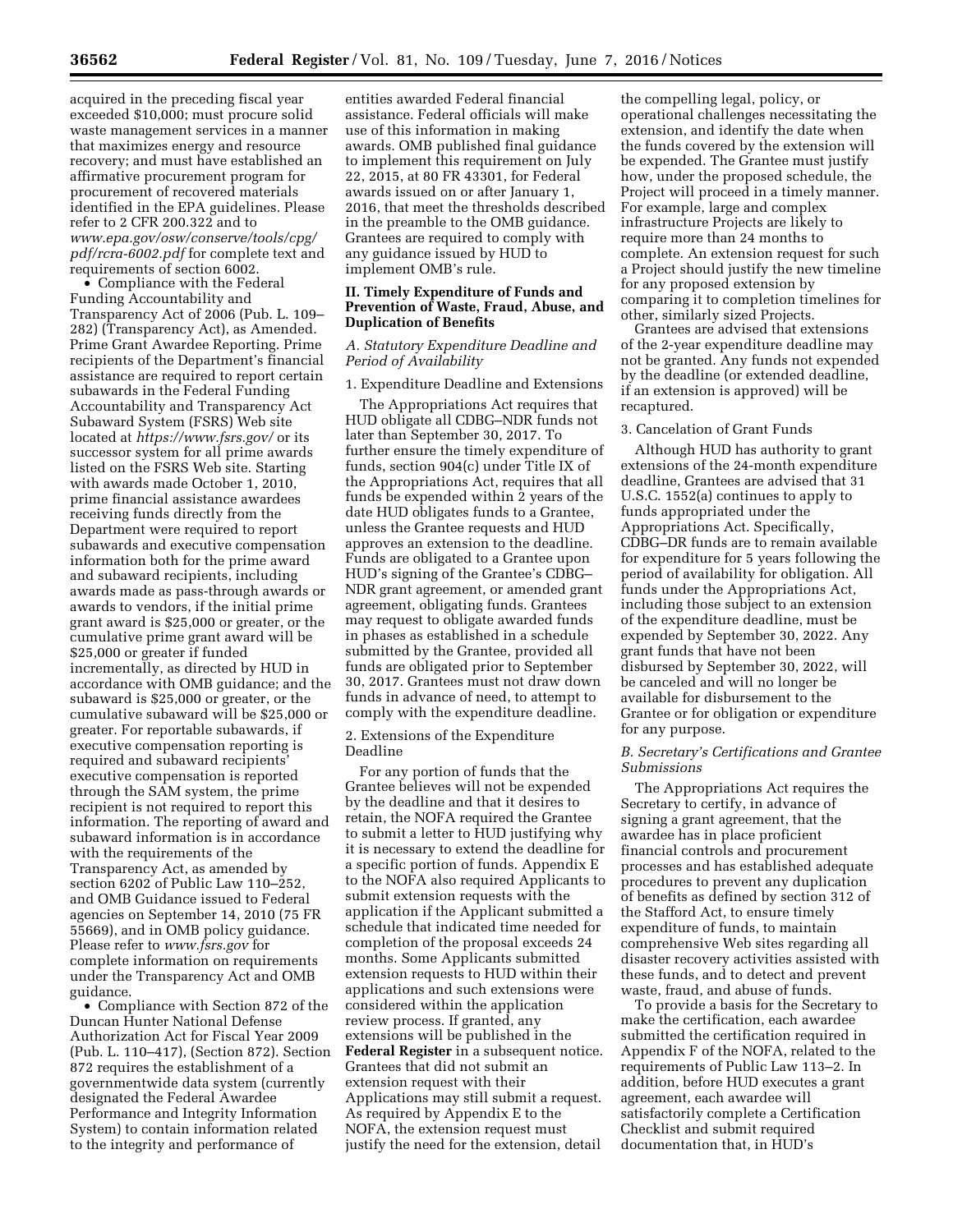determination, is sufficient to support the Secretary's certification. The Certification Checklist will be posted by HUD and sent to awardees following award announcement. A HUD representative will review the awardee's submission and complete the HUD portion of the Certification Checklist. Failure to submit the checklist and documentation within 30 days of the effective date of this notice may result in the cancellation of the award selection.

To enable the Secretary to make the certification, each awardee must submit the items listed below to their designated HUD representative, in addition to submitting the Certification Checklist. Grant agreements will not be executed until HUD has issued a certification in response to the awardee's submission.

(1) Financial Control Checklist. An awardee has in place proficient financial controls at the time of the Secretary's certification if each of the following criteria is satisfied.

(a) The awardee submits its most recent single audit and annual financial statement, and the submission indicates that the awardee has no material weaknesses, deficiencies, or concerns that HUD considers to be relevant to the financial management of the CDBG program. If the single audit or annual financial statement identified weaknesses or deficiencies, the awardee must provide documentation showing how those weaknesses have been removed or are being addressed; and

(b) With its completed checklist, the awardee must submit the Guide for Review of Financial Management, as modified, to support the financial controls certification required for Grantees by Public Law 113–2 (Pub. L. 113–2 Financial Management Guide). The completed Public Law 113–2 Financial Management Guide must demonstrate that the financial standards are complete and conform to the requirements of the guide. The awardee must identify which sections of its financial standards address each of the questions in Public Law 113–2 Financial Management Guide and which personnel or unit is responsible for each checklist item.

(2) Procurement. An awardee has in place a proficient procurement process if:

(i) *For local governments:* The grantee will follow the specific applicable procurement standards identified in 2 CFR 200.318–200.326 (subject to 2 CFR 200.110, as applicable). The grantee must provide a copy of its procurement standards and indicate the sections of its procurement standards that

incorporate these provisions. The procedures should also indicate which personnel or unit is responsible for each item.

(ii) *For States:* The grantee has adopted 2 CFR 200.318–200.326 (subject to 2 CFR 200.110, as applicable), or the effect of grantee's procurement process/ standards are equivalent to the effect of procurements under 2 CFR 200.318– 200.326, meaning that they operate in a manner providing fair and open competition. The grantee must provide its procurement standards and indicate how the sections of its procurement standards align with the provisions of 2 CFR 200.318–200.326, so that HUD may evaluate the overall effect of the grantee's procurement standards. The procedures should also indicate which personnel or unit is responsible for the task. Guidance on the procurement rules applicable to States is provided in section 3.V.A.21, of this notice. HUD will review this information and determine whether the standards, taken as a whole, are equivalent to the standards at 2 CFR part 200, subpart D.

(3) Duplication of Benefits. An awardee has adequate procedures to prevent the duplication of benefits if they contain uniform procedures for each of the following: verifying all sources of disaster assistance; determining a beneficiary's unmet need(s) before awarding assistance; and ensuring beneficiaries agree to repay the assistance if they later receive other disaster assistance for the same purpose. The procedures should also indicate which personnel or unit is responsible for the task. Duplication of benefits requirements applicable to the use of CDBG–NDR funds are discussed in section 3.II.C of this notice.

(4) Adequate Procedures to Determine Timely Expenditures. An awardee has adequate procedures to determine timely expenditures if they contain uniform procedures that indicate how the awardee will track expenditures each month; how it will monitor expenditures of its recipients; how it will reprogram funds in a timely manner for activities that are stalled; and how it will project expenditures. The procedures should also indicate which personnel or unit is responsible for the task.

(5) Procedures to Maintain Comprehensive Web sites Regarding All Disaster Recovery Activities Assisted with These Funds. An awardee has adequate procedures to maintain comprehensive Web sites regarding all disaster recovery activities if its procedures indicate that the awardee will have a separate page dedicated to its disaster recovery that will contain

links to all Action Plans, including the DRGR Action Plan and portions required to be posted for citizen comment; Action Plan amendment; performance reports; citizen participation requirements; and activity/ program information for activities described in the Action Plan. The procedures should also indicate the frequency of Web site updates and which personnel or unit is responsible for the task.

(6) Procedures to Detect Fraud, Waste, and Abuse of Funds. An awardee has adequate procedures to detect fraud, waste, and abuse if its procedures indicate how the awardee will verify the accuracy of information provided by applicants; provide a monitoring policy indicating how and why monitoring is conducted, the frequency of monitoring, and which items are monitored; and indicate that the internal auditor has affirmed and described its role in detecting fraud, waste, and abuse.

(7) Awardee Certification. As part of the submission of a complete Certification Checklist, the awardee is required to attest to the proficiency and adequacy of its controls.

(8) Design. This notice amends the NOFA to clarify that prior to the Grantee's obligation of funds for construction, the Grantee will demonstrate that the engineering design for a Project is feasible, prior to obligation of funds by the Grantee for construction. This demonstration is satisfied if a registered professional engineer (or other design professional) certifies that the design meets the appropriate code or industry design and construction standards.

(9) Continuing Obligation Related to Certification. After submitting materials necessary to support the Secretary's certification and the grant agreement is signed, Grantees have continuing obligations. HUD may request an update to the Grantee's certification submission each time the Grantee submits a substantial Action Plan amendment, or if HUD has reason to believe the Grantee has made material changes to the Grantee's support for its certifications.

Grantees must submit to the Department, for approval, an update to the program schedule (projection of expenditures) and milestones (outcomes) included in the application response to the Phase 2, Factor 3, Soundness of Approach rating. The projections must be based on each quarter's expected performance beginning the quarter in which funds are available to the Grantee and continuing each quarter until all funds are expended. Each Grantee must also include these projected expenditures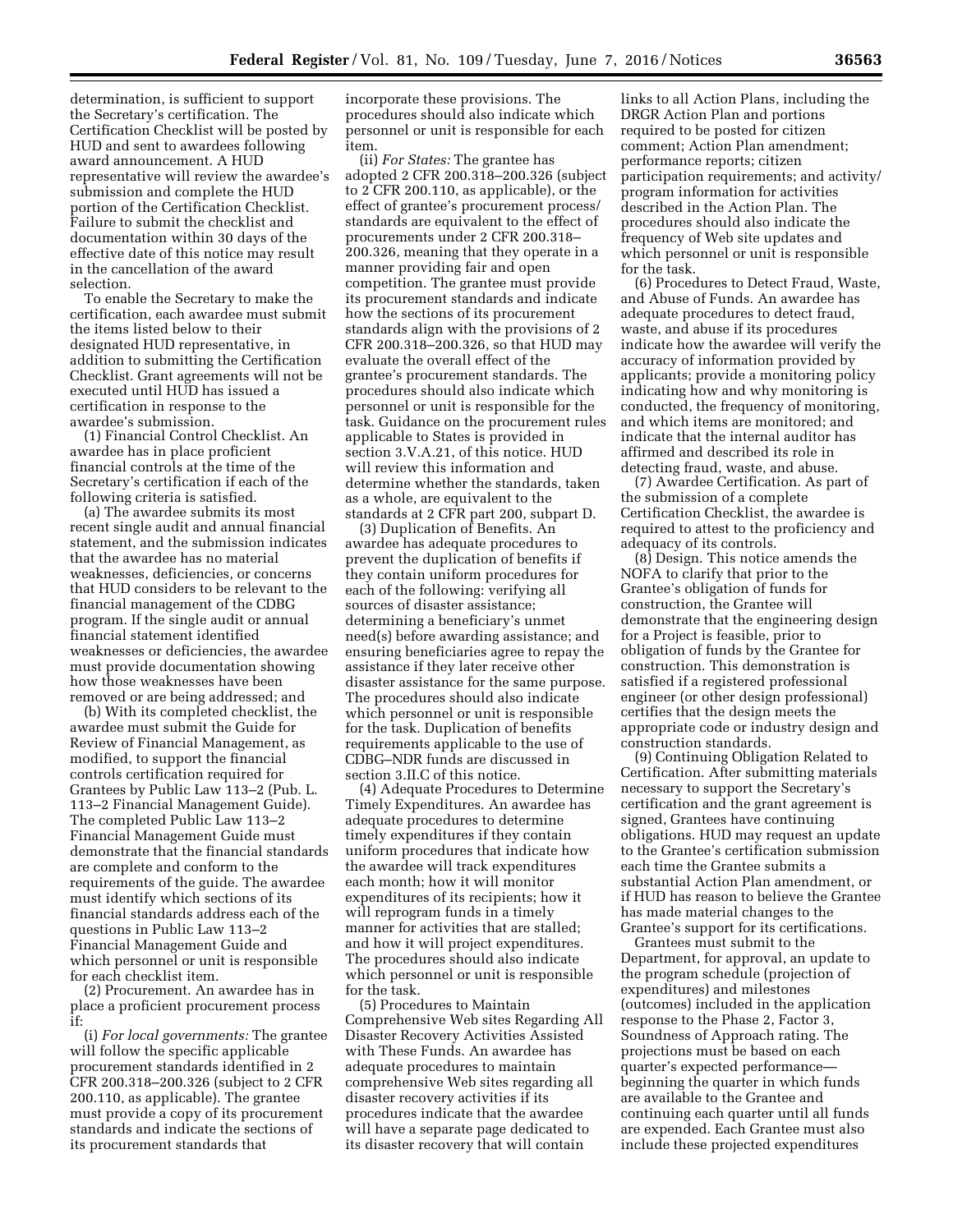and outcomes in activity set-up in the DRGR system within 90 days of the grant award letter. The information in the DRGR system (contained in the DRGR Action Plan) must be amended to reflect any subsequent changes, updates, or revision of the projections. Any subsequent changes, updates, or revision of the projections must receive written approval from HUD. Amending Action Plans solely to accommodate changes to the timeline for projected expenditures does not fall within the definition of substantial amendment and is not subject to citizen participation requirements.

Guidance on the preparation of projections is available on HUD's Web site under the heading Office of Community Planning and Development Disaster Recovery Assistance (commonly known as the CPD Disaster Recovery Web site). The projections will enable HUD, the public, and the Grantee, to track proposed versus actual performance. HUD will make the DRGR Action Plan and performance reports available on the DRGR Public Data Portal at *[https://drgr.hud.gov/public/.](https://drgr.hud.gov/public/)* 

Additionally, following execution of a grant agreement, the DRGR Action Plan that reflects the components funded through the CDBG–NDR grant must be posted on the Grantee's Web site.

Additional information on the DRGR system requirements can be found in section V.A.2 below.

Grantees are also required to ensure all contracts (with subrecipients, recipients, and contractors) clearly stipulate the period of performance or the date of completion. In addition, Grantees must enter expected contract completion dates for each activity in the DRGR system. When target dates are not met, Grantees are required to explain why in the activity narrative in the system.

Other reporting, procedural, and monitoring requirements are discussed under ''Grant Administration'' in section 3.V.A of this notice. The Department will institute risk analysis and on-site monitoring of Grantee management, as well as collaborate with the HUD Office of Inspector General to plan and implement oversight of these funds.

#### *C. Duplication of Benefits Requirements*

Duplication of benefits requirements in section 312 of the Stafford Act and in the Appropriations Act apply to the use of CDBG–NDR funds. To help prevent the duplication of benefits, HUD published a notice in the **Federal Register** on November 16, 2011, at 76 FR 71060. The Department published additional guidance on July 25, 2013,

titled ''Guidance on Duplication of Benefit Requirements and Provision of CDBG–DR Assistance.'' The steps and actions described in the November 2011 and the July 2013 guidance documents are mandatory requirements applicable to the use of CDBG–NDR funds.

### **III. Authority To Grant Waivers**

The Appropriations Act authorizes the Secretary to waive, or specify alternative requirements for, any provision of any statute or regulation that the Secretary administers in connection with the obligation by the Secretary or the use by the recipient of these funds (except for requirements related to fair housing, nondiscrimination, labor standards, and the environment). Waivers and alternative requirements are based upon a determination by the Secretary that good cause exists and that the waiver or alternative requirement is not inconsistent with the overall purposes of title I of the Housing and Community Development Act of 1974, as amended (HCD Act). Regulatory waiver authority is also provided by 24 CFR 5.110, 91.600, and 570.5.

### **IV. Overview of Grant Process**

To begin expenditure of CDBG–NDR funds, the following expedited steps are necessary:

• If the application is selected for award, HUD sends an initial allocation letter notifying the Applicant that it has been selected for funding. HUD subsequently sends a grant award letter outlining next steps before the award is effective, and transmitting the unsigned grant agreement and grant conditions.

• Within 30 days of the effective date of this notice, awardee submits evidence, as described in section 3.II of this notice, that it has in place proficient financial controls and procurement processes and has established adequate procedures to prevent any duplication of benefits as defined by section 312 of the Stafford Act; ensure timely expenditure of funds; maintain comprehensive Web sites regarding all disaster recovery activities assisted with these funds; and detect and prevent waste, fraud, and abuse of funds.

• Once the Certification Checklist is completed and HUD determines that submissions are sufficient, the Secretary makes the certification required by the Appropriations Act.

• Grantee signs and returns the grant agreement.

• HUD signs the grant agreement and establishes the proper amount in a line of credit for the Grantee (this triggers the 2-year expenditure deadline for any

funds obligated by this grant agreement).

• Grantee requests and receives DRGR system access (if the Grantee does not already have it).

• Grantee enters the activities from its application into the DRGR system that reflect the components funded through the CDBG–NDR grant (as contained in the DRGR Action Plan), submits it to HUD within the system (funds can be drawn from the line of credit only for activities that are established in DRGR System, and publishes on its Web site the DRGR Action Plan.

• The Grantee may draw down funds from the line of credit after the responsible entity completes applicable environmental review(s) pursuant to 24 CFR part 58 (or section 3.V.A.20 of this notice) and, as applicable, receives from HUD or the State an approved Request for Release of Funds and certification.

• Grantee begins to draw down funds within 60 days of receiving access to its line of credit.

• Grantee amends its published Action Plan to include any updates to its projection of expenditures and outcomes within 90 days of the date of the grant award letter.

## **V. Applicable Rules, Statutes, Waivers, and Alternative Requirements**

This section of the notice describes requirements imposed by the Appropriations Act, applicable waivers, and alternative requirements. For each waiver and alternative requirement described in this notice, the Secretary has determined that good cause exists and the action is not inconsistent with the overall purpose of the HCD Act.

The waivers and alternative requirements provide additional flexibility in program design and implementation to support full and swift resilient disaster recovery, while meeting the unique requirements of the Appropriations Act. The following requirements apply only to the CDBG– NDR funds awarded under the NOFA, and not to funds provided under any other component of the CDBG program, such as the annual formula Entitlement or State and Small Cities programs, Section 108 Loan Guarantee Program, the Neighborhood Stabilization Program, any prior CDBG disaster recovery appropriation, or any formula award under the Appropriations Act.

The NOFA required Applicants to submit waiver requests necessary to carry out an activity described in their applications (Phase 1 or Phase 2). HUD anticipates that Grantees may encounter changing conditions or other good cause that justifies requesting a new or modified waiver or alternative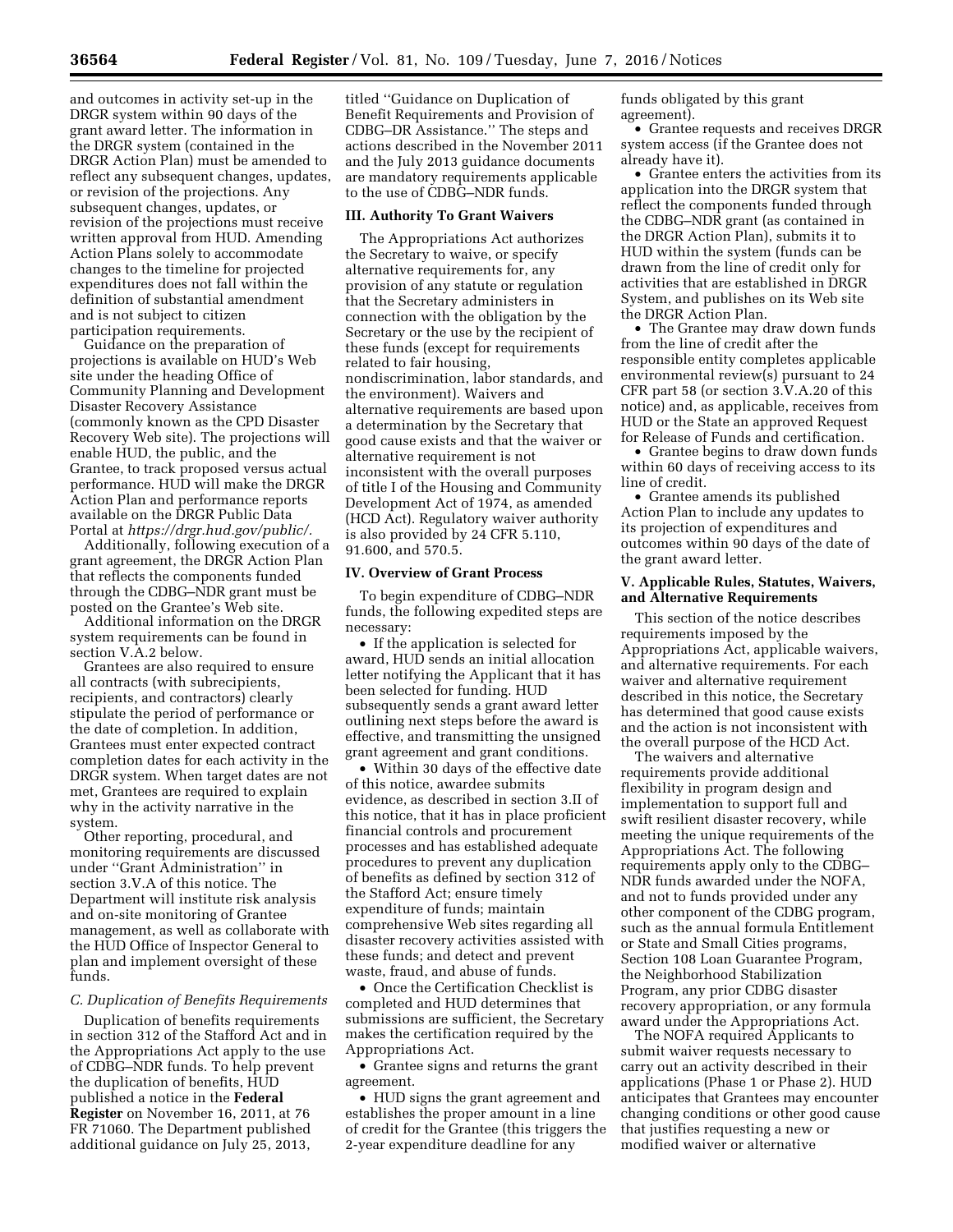requirement after the award. Therefore, Grantees may request additional waivers and alternative requirements from the Department as needed to address specific needs related to their recovery activities.

An overall benefit waiver request may be made by submitting a detailed justification that, at a minimum: (a) Identifies how the disaster-related needs of the low- and moderate-income population in the declared disaster area were sufficiently addressed by other means, or that the needs of non-lowand non-moderate-income persons are disproportionately greater by a significant margin, and that the jurisdiction lacks other resources to serve the needs of non-low- and nonmoderate-income individuals; (b) describes proposed activity(ies) and/or program(s) that will be affected by the alternative requirement, including their proposed location(s) and role(s) in the Grantee's long-term disaster recovery plan; and (c) describes how the activities/programs identified in (b) prevent the Grantee from meeting the 50 percent requirement. For any other waiver or alternative requirement request, Grantees must submit a written request that includes: the requirement to be waived and, if applicable, the alternative requirement to be added (meaning how the current requirement should be altered); a detailed statement of how the request is necessary to address Unmet Recovery Needs; the demographics of the population to be assisted; and a statement of alternative approaches considered to eliminate the need for a waiver.

Except where noted, waivers and alternative requirements described below apply to all Grantees under this notice. Under the requirements of the Appropriations Act, regulatory waivers must be published in the **Federal Register** no later than 5 days before the effective date of such waiver.

Except as described in this notice, statutory and regulatory provisions governing the State CDBG program shall apply to any State Grantee, while statutory and regulatory provisions governing the Entitlement CDBG program shall apply to local government Grantees. Applicable statutory provisions can be found at 42 U.S.C. 5301 *et seq.* Applicable State and Entitlement regulations can be found at 24 CFR part 570.

All references in the NOFA and in this notice pertaining to timelines and/ or deadlines are in terms of calendar days, unless otherwise noted. All references to ''substantial improvement'' shall be as defined in the HUD

regulations at 24 CFR 55.2, unless otherwise noted.

#### *A. Grant Administration*

1. Application for CDBG–NDR Waiver and Alternative Requirement. The requirements for CDBG actions plans, located at 42 U.S.C. 12705(a)(2), 42 U.S.C. 5304(a)(1), 42 U.S.C. 5304(m), 42 U.S.C. 5306(d)(2)(C)(iii), and 24 CFR 91.220 and 91.320 are waived for funds provided under the NOFA. Instead, HUD required each Grantee to submit an application for CDBG–NDR, and the Applicant's Phase 1 and Phase 2 submissions for this competition together constitute an Action Plan required under Public Law 113–2. HUD notes that 24 CFR 570.304 and 24 CFR 570.485, to the extent they govern annual formula CDBG grant approvals, do not apply to National Disaster Resilience Competition (NDRC) allocations, but the standard of review of certifications continues to apply to Grantee certifications. HUD will monitor the Grantee's activities and use of funds for consistency with its approved Action Plan and all other requirements, including performance and timeliness. Per the Appropriations Act, and in addition to the requirements at 24 CFR 91.500, the Secretary may disapprove a substantial amendment to an Action Plan (application) if it is determined that the amended application does not satisfy all of the required elements identified in the NOFA, including in this notice, or the application would not score in the fundable range based on the rating factors in the NOFA. However, in reviewing substantial amendments, HUD will not penalize Grantees for scaling and scoping decisions made by HUD as part of the NDRC award selection process.

a. Action Plan-related Requirements. The application was required to meet the criteria of the NOFA and identify the proposed use(s) of the Grantee's allocation, including criteria for eligibility, and how the uses address long-term recovery needs. Because HUD may not obligate Appropriations Act funds after September 30, 2017, the last date that Grantees may submit an amendment that would involve obligation of awarded funds by HUD is June 1, 2017. The requirement to expend funds within 2 years of the date of obligation will be enforced relative to the activities funded under each obligation, as applicable. All proposed amendments must address an unmet need in a Most Impacted and Distressed area, as established in the Action Plan or the proposed amendment, using the methodology required by the NOFA.

The Grantee must develop a policy describing (a) how it will promote sound, sustainable long-term recovery planning informed by a post-disaster evaluation of hazard risk, especially land-use decisions that reflect responsible flood plain management and take into account possible sea level rise; and (b) how it will coordinate with other local and regional planning efforts to ensure consistency.

In addition, grantees must adopt and meet the following minimum elevation or floodproofing requirements, applicable to all grantees receiving funds pursuant to the Appropriations Act. In order to better ensure a sustainable long-term recovery, grantees must elevate (or may, for certain nonresidential structures as described below, floodproof) new construction and substantially improved structures one foot higher than the latest Federal Emergency Management Agency (FEMA) issued base flood elevation. This standard was made after considering the history of FEMA flood mitigation efforts. This higher elevation also takes into account projected sea level rise, which is not considered in current FEMA maps and National Flood Insurance Program premiums, which will potentially rise as FEMA Flood Insurance Rate Maps that take Hurricane Sandy into account are issued.

Each grantee must not use grant funds for any activity in an area delineated as a special flood hazard area, or equivalent, in FEMA's most recent and current data source unless it also ensures that the action is designed or modified to minimize harm to or within the floodplain. At a minimum, actions to minimize harm must include elevating or floodproofing new construction and substantial improvements to one foot above the base flood elevation and otherwise acting in accordance with Executive Order 11988 and 24 CFR part 55. The relevant data source and best available data under Executive Order 11988 is the latest issued FEMA data or guidance, which includes advisory data (such as Advisory Base Flood Elevations) or preliminary and final Flood Insurance Rate Maps.

Executive Order 11988, on floodplain management, requires that Federal agencies use the best available flood data to determine the location of projects and activities. In addition, best available flood risk data must be used to determine requirements for reconstruction, and the elevation of structures for grants funding (in whole or part) new construction and substantial improvements, as defined at 24 CFR 55.2(b)(8). If a new construction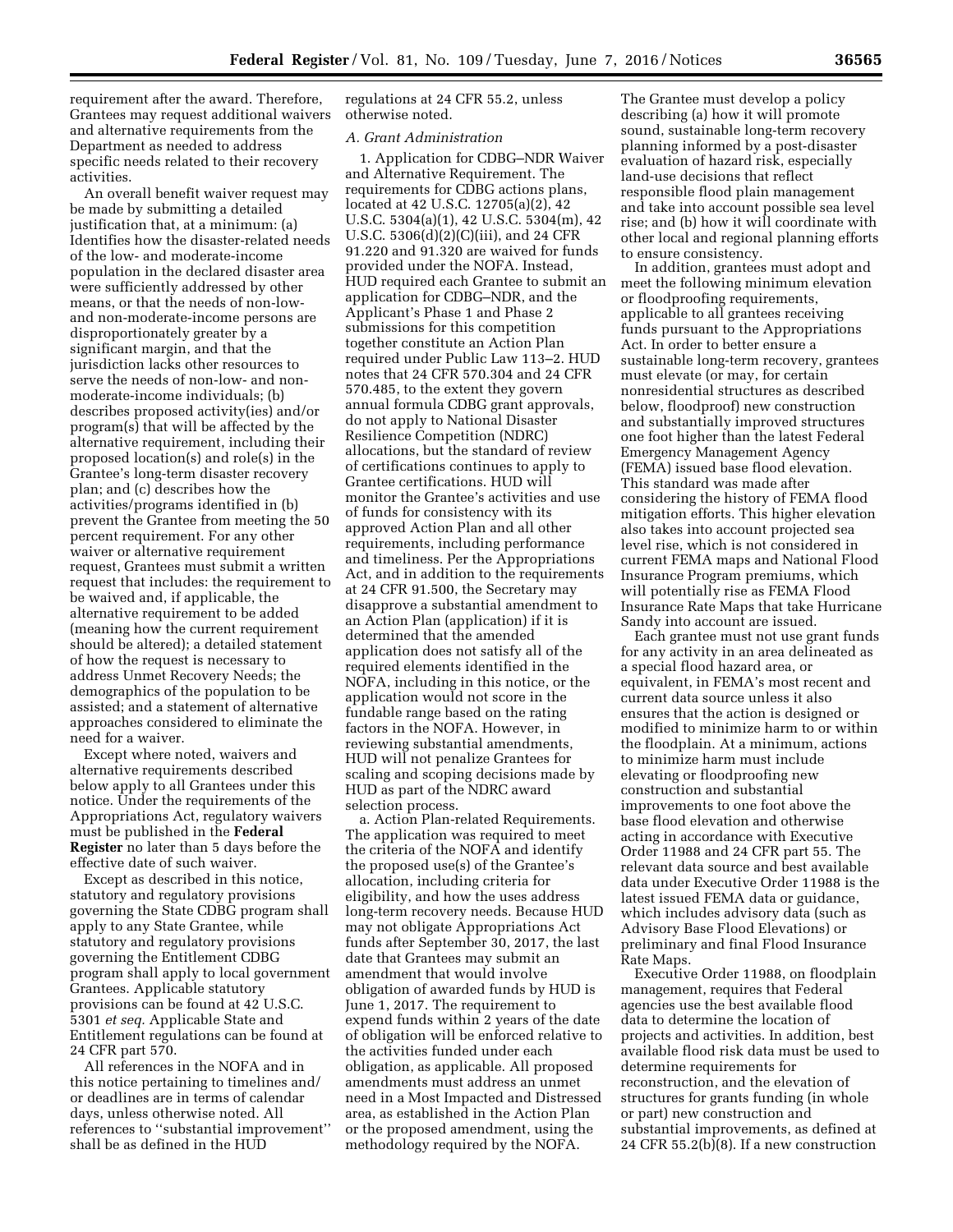or substantial improvement project or activity is located in a floodplain, the lowest floor must be designed using the base flood elevation, determined in accordance with the best available data, plus one foot as the baseline standard for elevation. If higher elevations are required by locally adopted code or standards, those higher standards would apply.

Instead of elevating nonresidential structures that are not critical actions as defined at 24 CFR 55.2(b)(2), grantees may design and construct the project such that, below the flood level, the structure is floodproofed using the best available flood data plus one foot. Floodproofing requires structures to be water tight with walls substantially impermeable to the passage of water and with structural components having the capability of resisting hydrostatic loads, hydrodynamic loads, the effects of buoyancy or higher standards required by the FEMA National Flood Insurance Program, as well as State and locally adopted codes. All mixed-use structures must be floodproofed consistent with the latest FEMA guidance.

Additionally, the Grantee will encourage, where appropriate, construction methods that emphasize high quality, durability, energy efficiency, a healthy indoor environment, sustainability, and water or mold resistance, including how it will support adoption and enforcement of modern building codes and reduction of hazard risk, including possible sea level rise, storm surge, and flooding. All rehabilitation, reconstruction, and new construction should be designed to incorporate principles of sustainability, including water and energy efficiency, Resilience, and mitigating the impact of future disasters. Whenever feasible, Grantees should follow best practices such as those provided by the U.S. Department of Energy Home Energy Professionals: Professional Certifications and Standard Work Specifications. Grantees rebuilding housing in areas prone to high winds are especially encouraged to consider inclusion of construction methods from the Resilient Star demonstration underway by the Department of Homeland Security.

At a minimum, HUD is requiring the following construction standards:

(a) Green Building Standard for Replacement and New Construction of Residential Housing. Grantees must meet the Green Building Standard in this subparagraph for: (i) All new construction of residential buildings and (ii) all replacement of substantially damaged residential buildings. Replacement of residential buildings may include reconstruction (*i.e.,* 

demolishing and rebuilding a housing unit on the same lot in substantially the same manner) and may include changes to structural elements such as flooring systems, columns, or load bearing interior or exterior walls.

(b) Certification Standards. For purposes of this notice, the Green Building Standard means the Grantee will require that all construction covered by subparagraph (a), above, meet an industry-recognized standard that has achieved certification under at least one of the following programs: (i) ENERGY STAR (Certified Homes or Multifamily High Rise); (ii) Enterprise Green Communities; (iii) LEED (New Construction, Homes, Midrise, Existing Buildings Operations and Maintenance, or Neighborhood Development); (iv) ICC–700 National Green Building Standard; (v) EPA Indoor airPLUS (ENERGY STAR a prerequisite); or (vi) any other equivalent comprehensive green building program, including regional programs such as those operated by the New York State Energy Research and Development Authority or the New Jersey Clean Energy Program.

(c) Standards for Rehabilitation of Nonsubstantially Damaged Residential Buildings. For rehabilitation other than that described in subparagraph (a), above, Grantees must follow the guidelines specified in the HUD CPD Green Building Retrofit Checklist, available on the CPD Disaster Recovery Web site. Grantees must apply these guidelines to the extent applicable to the rehabilitation work undertaken, including the use of mold resistant products when replacing surfaces such as drywall. When older or obsolete products are replaced as part of the rehabilitation work, rehabilitation is required to use ENERGY STAR-labeled, WaterSense-labeled, or Federal Energy Management Program (FEMP) designated products and appliances. For example, if the furnace, air conditioner, windows, and appliances are replaced, the replacements must be ENERGY STAR-labeled or FEMP-designated products; WaterSense-labeled products (*e.g.,* faucets, toilets, showerheads) must be used when water products are replaced. Rehabilitated housing may also implement measures recommended in a Physical Condition Assessment (PCA) or Green Physical Needs Assessment (GPNA).

(d) Implementation. For construction Projects completed, under construction, or under contract prior to the date that assistance is approved for the Project, the Grantee is encouraged to apply the applicable standards to the extent feasible, but the Green Building Standard is not required. For specific

required equipment or materials for which an ENERGY STAR- or WaterSense-labeled or FEMP-designated product does not exist, the requirement to use such products does not apply.

(e) Policies. HUD encourages Grantees to implement green infrastructure policies to the extent practicable. Additional tools for green infrastructure are available at the Environmental Protection Agency's (EPA) water Web site; Indoor airPLUS Web site; Healthy Indoor Environment Protocols for Home Energy Upgrades Web site; and ENERGY STAR Web site, *[www.epa.gov/](http://www.epa.gov/greenbuilding) [greenbuilding.](http://www.epa.gov/greenbuilding)* 

(f) Housing Related Information. (i) Grantees are reminded that public housing is eligible for FEMA Public Assistance and must ensure that there is no duplication of benefits when using CDBG–NDR funds to assist public housing. Information on the public housing agencies impacted by the disaster is available on the Department's Web site.

(ii) To the extent the Grantee undertakes housing activities, the Grantee will encourage the provision of housing, for all income groups, that is disaster-resistant, including transitional housing and permanent supportive housing. Grantees must also assess how planning decisions may affect racial, ethnic, and low-income concentrations, and promote the availability of affordable housing in low-poverty, nonminority areas where appropriate and in response to disaster-related impacts.

(iii) The Grantee shall minimize displacement of persons or entities, and assist any persons or entities displaced.

(iv) Any safe room construction, reconstruction, or rehabilitation is required to meet at least consistent with the requirements of FEMA P–320 or FEMA P–361.

(v) Wind retrofit construction, reconstruction, or rehabilitation activities funded under CDBG–DR are required to be implemented in conformance with FEMA P–804.

(g) Funds Awarded to a State. For each program or activity that will be carried out by the State, the application as entered into the DRGR Action Plan must describe: (1) The Projected use of the CDBG–NDR funds, including the entity administering the program/ activity, budget, and geographic area; (2) the threshold factors or Applicant eligibility criteria, grant size limits, and proposed start and end dates; (3) how the Projected use will meet CDBG eligibility criteria and a national objective; (4) how the Projected use relates to a specific impact of the disaster and will result in long-term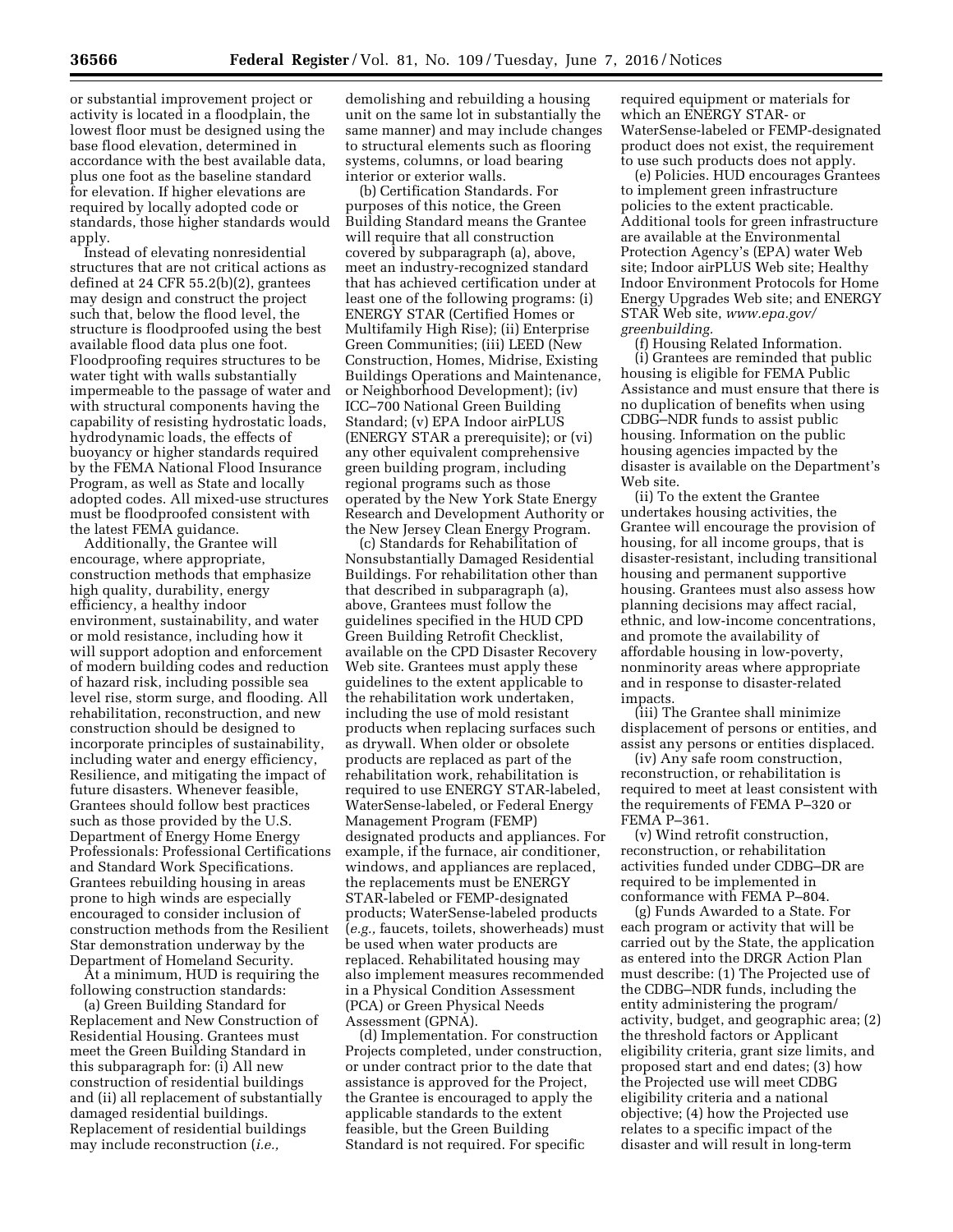recovery; and (5) estimated and quantifiable performance outcomes (*i.e.,*  a performance measure) relative to the identified unmet need.

If a State, in its application, uses a method of distribution to allocate funds to local governments, its Action Plan must describe all criteria used to determine the distribution, including the relative importance of each criterion. If this information was not included in the application, the Action Plan must be amended to include this information prior to drawing funds (this amendment is not a substantial amendment if the method of distribution has not changed since the submission of the application).

(h) Funds Awarded Directly to a Local Government. The local government's application as entered into the DRGR Action Plan, shall describe: (1) The Projected use of the CDBG–DR funds, including the entity administering the program/activity, budget, and geographic area; (2) the threshold factors or Applicant eligibility criteria, grant size limits, and proposed start and end dates; (3) how the Projected use will meet CDBG eligibility criteria and a national objective; (4) how the Projected use relates to a specific impact of the disaster and will result in long-term recovery; and (5) estimated and quantifiable performance outcomes (*i.e.,*  a performance measure) relative to the identified unmet need.

b. General Grant Oversight.

(a) The Grantee must put in place mechanisms and/or procedures to detect and prevent fraud, abuse, and mismanagement of funds (including potential conflicts of interest).

(b) The Grantee must maintain adequate capacity of its administering agency(ies) and staffs, and the capacity of any local government or other organization or Partner expected to carry out disaster recovery programs. The Grantee will plan and provide for increasing the capacity of local governments or other organizations, as needed and where capacity deficiencies (*e.g.,* outstanding Office of Inspector General audit findings) have been identified. Grantees are responsible for providing adequate technical assistance to Partners, subrecipients, or subgrantees to ensure the timely, compliant, and effective use of funds. Although local governments or other organizations may carry out disaster recovery programs and Projects, each Grantee under the NOFA and this notice remains legally and financially accountable for the use of all funds and may not delegate or contract to any other party any inherently governmental responsibilities related to management

of the funds, such as oversight (also see section 3.V.A.10 of this notice), policy development, and financial management.

(c) The Grantee will manage program income (*e.g.,* including, in agreements, whether subrecipients may retain it), and the purpose(s) for which it may be used. Waivers and alternative requirements related to program income can be found in paragraphs A.2(d) and A.17 of section 3.V of this notice;

(d) The Grantee must establish monitoring standards and procedures that are sufficient to ensure program requirements, including preventing duplication of benefits, are met and that provide for continual quality assurance and investigation. Some of this information may be adopted from the Grantee's submission of information that is required for the Department's certification. Grantees must also operate a robust internal audit function with an organizational diagram showing that responsible audit staff report independently to the chief officer or board of the organization designated to administer the CDBG–NDR award (typically, the organization is designated by a chief, elected official);

c. Clarification of Disaster-related Activities. Each CDBG–NDR activity must be CDBG-eligible (or permissible under a waiver or alternative requirement published in an applicable **Federal Register** notice), meet a national objective, and Tie-back to the Qualifying Disaster by demonstrating a logical link to addressing Unmet Recovery Needs from the Qualifying Disaster. Additional details on disaster-related activities are provided under section 3.V.B of this notice.

(a) Ineligible Business Assistance. Local and regional economic recoveries are typically driven by small businesses. To target assistance to small businesses, the Department is instituting an alternative requirement to the provisions at 42 U.S.C. 5305(a) to prohibit Grantees from assisting businesses, including privately owned utilities, that do not meet the definition of a small business as defined by SBA at 13 CFR part 121.

(b) Tie-Back to the Qualified Disaster and Ineligible Projects for Temporary **Measures** 

(i) Tie-Back to the Disaster. Each Grantee must document Tie-Back, to show how each activity is connected to the Qualified Disaster for which it is receiving CDBG assistance. The Grantee must ensure that each activity reasonably ties back to addressing demonstrated direct and indirect effects of the Qualified Disaster. In regard to physical losses, damage or insurance

estimates may demonstrate the connection to the direct effects of the disaster. For economic, social, or other nonphysical losses, post-disaster analyses or assessments, using the most rigorous methods feasible, may document the relationship between the disaster and the related effects. If Tieback has been sufficiently documented in the application, the Grantee does not need to maintain additional documentation (although additional information documenting Tie-back may be necessary to support a substantial amendment).

(ii) Temporary Measures. The Appropriations Act states that funds shall be used for recovering from a Presidentially declared major disaster. As such, all activities must respond to the effects of the declared disaster. HUD requires CDBG–NDR Grantees to incorporate resiliency measures into all activities, to ensure that communities recover to be safer, stronger, and more resilient. Incorporation of these measures also reduces costs in recovering from future disasters. However, Projects for temporary measures, including those that are designed solely to prepare for future needs and not to address a recovery need of the Qualified Disaster (*e.g.,*  sandbags, bladders, geotubes, newly established emergency operation centers) are ineligible for CDBG–NDR assistance. Equipment is generally ineligible for CDBG–NDR assistance unless necessary in the provision of an eligible public service or special economic development activity. Resilience measures that are not incorporated into rebuilding activities must Tie back to the Qualified Disaster and be a necessary expense related to disaster relief, long-term recovery, restoration of infrastructure, and housing, or economic revitalization. HUD has determined that, generally, designing a Project that improves Resilience to negative effects of climate change while meeting an Unmet Recovery Need is a necessary and reasonable cost of recovery.

(iii) Grantees are not limited in their recovery to returning to pre-disaster conditions. HUD encourages Grantees to carry out activities that not only address disaster-related effects, but leave communities sustainably positioned to meet the needs of their post-disaster populations and to further prospects for stability and growth.

(iv) Use of Funds for Disasters Not Covered by The Appropriations Act. CDBG–DR funds awarded under the NOFA and this notice are limited to activities that respond to the Qualified Disaster(s) for which HUD made the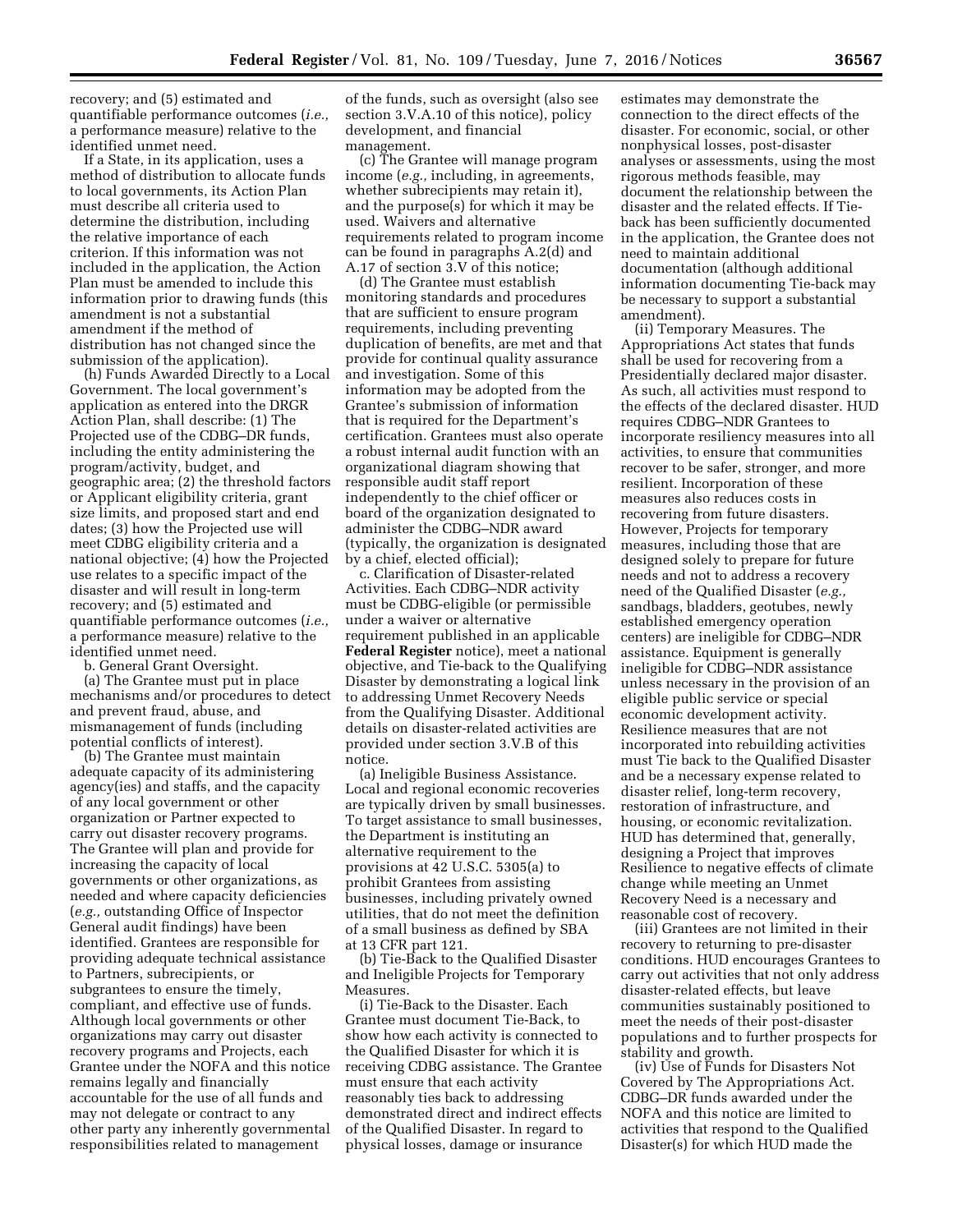award. However, if the Grantee addresses an unmet need that arose from a previous disaster or a previous community development need that was exacerbated by a Qualified Disaster, and this use of funds was described in the Grantee's application that was approved for funding by HUD, and included in the grant agreement, the Grantee's activity may meet the remaining unmet need. If an impact or need originating from a Qualified Disaster identified in the NOFA is subsequently exacerbated by a future disaster, in some cases funds under the NOFA and this notice may be used to address the resulting exacerbated unmet need, with prior HUD approval.

d. Use of the Urgent Need National Objective. The certification requirements for the documentation of urgent need, located at 24 CFR 570.208(c) and 24 CFR 570.483(d), are waived for the grants under this notice until two years after the date HUD obligates funds to a Grantee for the activity. In the context of disaster recovery, these standard requirements may prove burdensome and redundant. Since the Department has only selected Grantees for CDBG–NDR awards with documented disaster-related impacts (as supported by data provided by FEMA, SBA, and Applicants), each Grantee is limited to spending funds only in counties identified in the Action Plan as the Most Impacted and Distressed area.

Grantees need not issue formal certification statements to qualify an activity as meeting the urgent need national objective. Instead, each Grantee receiving a CDBG–NDR award was required to document how all programs and/or activities funded under the urgent need national objective respond to a disaster-related impact identified by the Grantee. This waiver and alternative requirement allows Grantees to more effectively and quickly implement disaster recovery programs. For activities that meet the urgent need national objective, Grantees were required to reference in their Action Plan the type, scale, and location of the disaster-related impacts that each Project, program, and/or activity is addressing (Action Plans must be amended, as necessary, to ensure that this information is included for each Project, Program, or CDBG-eligible activity undertaken with CDBG–NDR funds). As a reminder, at least 50 percent of each Grantee's CDBG–NDR grant award must be used for activities that benefit low- and moderate-income persons, unless waived.

e. Obligation and Expenditure of Funds. Upon the Secretary's certification, HUD will issue a grant

agreement obligating the funds to the Grantee. Funds will be obligated based on the schedule described by the Grantee in its application or later requested by the Grantee and approved by HUD. In addition, HUD will establish the line of credit and the Grantee will receive DRGR system access (if it does not have access already). The Grantee must also enter its application activities into the DRGR system before it may draw funds, as described in paragraph A.2 below.

f. Environmental Requirements. Each activity must meet the applicable environmental requirements. After the responsible entity completes an environmental review(s) pursuant to 24 CFR part 58, as applicable (or paragraph A.20, as applicable), and receives from HUD or the State an approved Request for Release of Funds and certification (as applicable), the Grantee may draw down funds from the line of credit for the activity. Note that the disbursement of grant funds must begin no later than 60 days after the Grantee has received access to its line of credit.

g. Action Plan Amendments, Submission to HUD, Treatment of Leverage, Partners, and BCA. A Grantee is encouraged to work with its HUD representative before making any amendment to its Action Plan. HUD can help determine whether the amendment would constitute a substantial amendment, and help ensure the proposed change complies with the NOFA and all applicable requirements.

(i) Substantial Amendments. The following modifications constitute a substantial amendment requiring HUD approval: Any change to the funded portions of the Phase 1 or Phase 2 application that would result in a change of more than 5 points in the score for Capacity or Soundness of Approach factors, any change to the Most Impacted and Distressed target area(s) (a revised area must meet Most Impacted and Distressed threshold requirements in the NOFA, including Appendix G to the NOFA), any change in program benefit, beneficiaries, or eligibility criteria, the allocation or reallocation of more than \$1 million, or the addition or deletion of an eligible activity. Amendments to the Action Plan that do not fall within the definition of a substantial amendment are referred to as ''nonsubstantial amendments.''

For substantial amendments, Grantees must complete the citizen participation requirements of this notice, at section 3.V.A.3, before HUD can approve the amendment. HUD will only approve a substantial amendment if the new score is still within the competitive range. If

the substantial amendment criteria are triggered, HUD will review the proposed change against the rating factors and threshold criteria and consider whether the application, inclusive of the proposed change, would continue to score in the fundable range. This review is not limited to the Capacity and Soundness of Approach factors. In reviewing substantial amendments, HUD will not penalize Grantees for scaling and scoping decisions made by HUD as part of the NDRC award selection process. Additionally, in rerating and re-ranking any substantial amendment, the Grantee's initial leverage score will remain unchanged if the Grantee will meet the amount of leverage included in its grant terms. As indicated in the NOFA, if a Grantee makes or proposes to make a substantial amendment to its Project, HUD reserves the right to amend the Grantee's award and reduce the grant amount or recapture the grant, as necessary.

(ii) Information for Substantial and Nonsubstantial Amendments. If the Grantee proposes to amend its Action Plan, each proposed amendment must be highlighted, or otherwise identified, within the context of the funded portions of the application and be submitted to HUD. All amendments must comply with provisions of this notice, including Tie-back requirements. Grantees may not amend an Action Plan to include funding for ineligible activities identified in section C.2 of the NOFA. The beginning of every proposed amendment must include a section that identifies exactly what content is being added, deleted, or changed and whether it is believed that the change would affect the scoring under the rating factors, and, thus, potentially trigger a substantial amendment. This section must also include a chart or table that clearly illustrates where funds are coming from and to where they are moving. The amendment must include a revised budget allocation table that reflects the entirety of all funds, as amended. A Grantee's most recent version of its application and its DRGR Action Plan must be accessible for viewing as a single document, at any given point in time, rather than the public or HUD having to view and cross-reference changes among multiple amendments. The requirement for each Grantee to expend funds within 2 years of the date of obligation will be enforced relative to the date activities are funded under each obligation, as applicable, even if the Action Plan is amended. Every amendment to the Action Plan (substantial and nonsubstantial) must be numbered sequentially and posted on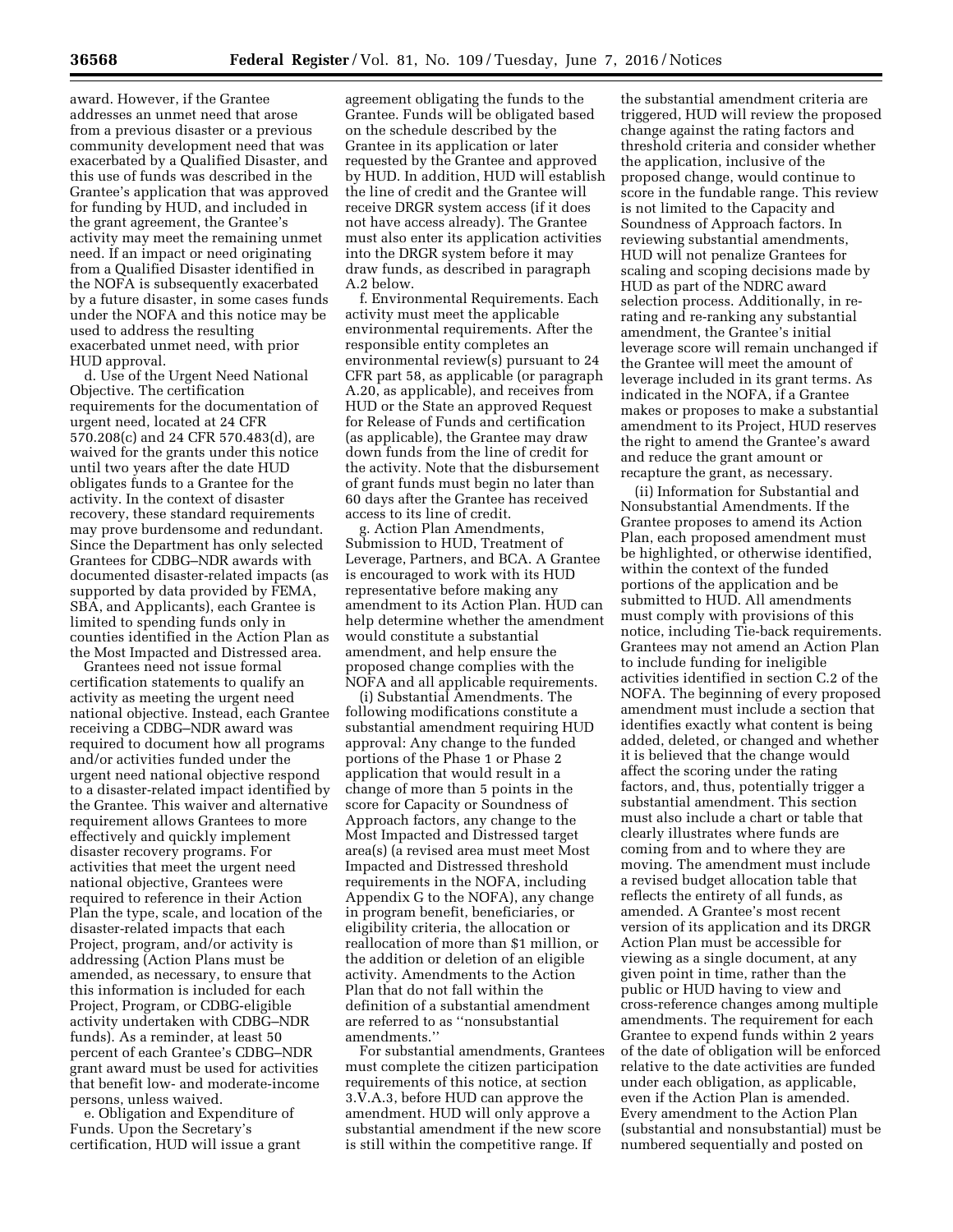the Grantee's Web site. The Department will acknowledge receipt of the proposed amendment via email or letter within 5 business days of receipt. HUD may seek additional information from the Grantee to determine whether a proposed amendment is a substantial amendment.

(iii) Amendments that may affect the BCA accepted by HUD. If requested by HUD, a Grantee must submit an update to its BCA to support a request for a substantial amendment.

(iv) Leverage Accepted by HUD. Grantees are required to show, through quarterly reports as the Project proceeds, evidence that firmly committed leverage resources in the amount required by the grant terms and conditions were actually received and used for their intended purposes. The Grantee may not propose an amendment to reduce the amount of leverage pledged once a final amount is identified in the grant agreement. In rerating and re-ranking any substantial amendment, the Grantee's initial leverage score will remain unchanged if the Grantee will meet the amount of leverage included in its grant terms. Sources of leverage funds may be substituted after grant award without affecting a Grantee's leverage score in any re-rating and re-ranking, as long as the dollar amount of leverage is equal to or greater than the total amount of leverage required by the grant terms and conditions. Substitution of a leverage source in the same amount committed and identified in the grant terms and conditions is a nonsubstantial amendment. Section 3.V.A.2.e describes additional DRGR leverage reporting requirements.

(v) Partners Accepted by HUD. The NOFA permitted a Grantee to identify a Partner in its application that the Grantee would be otherwise required by program requirements to competitively procure. A Grantee is not required to secure the services of any Partner by competitive procurement if the Partner is duly documented and identified in the application. The Department has granted permission for single source procurement of these Partners, pursuant to 2 CFR 200.320(f)(3) (cited in the NOFA as 24 CFR 85.36(d)(4)(i)(C), which has since been superseded by the Uniform Requirements) and advised State Grantees that have not adopted the local government procurement requirements in part 200 to review State requirements associated with single source procurement and to follow all applicable procurement requirements. In many cases, this will entail the Grantee undertaking a cost analysis prior to making payments to such a

Partner, and the Grantee will be responsible for ensuring compliance with requirements that all CDBG–NDR costs be necessary and reasonable (for local government Grantees, see 2 CFR 200.323, for State governments that have not adopted 2 CFR 200.323, see State procurement requirements applicable to single source procurements). If a Partner dissolves the partnership after award and before activities are complete, the Grantee should make its best effort to replace the Partner with a similarly skilled Partner, if the Grantee's application was rated and ranked based on the capacity of the dissolved Partner. The Grantee's application may have to be re-rated and re-ranked based on the lost capacity unless the Grantee follows a contingency plan included in its application to address such a loss. If a Grantee wants to add a Partner that would otherwise have to be procured as a contractor after the award or if the Partner was identified in the application but was found by HUD to lack sufficient documentation, through HUD's application review process, then that selection would not be covered by the single-source permission above and would be subject to procurement requirements under 2 CFR part 200 or State law, as applicable. Additionally, as required by Appendix D to the NOFA, the Grantee shall execute a written subrecipient agreement, developer agreement, contract, or other agreement, as applicable, with each Partner regarding the use of the CDBG– NDR funds, before disbursing any CDBG–NDR funds to the Partner. The written agreement must conform with all CDBG–NDR requirements and shall require the Partner to comply with all applicable CDBG–NDR requirements, including those found in Disaster Relief Appropriations Act, 2013 (Pub. L. 113– 2), title I of the Housing and Community Development Act of 1974 (42 U.S.C. 5302 *et seq.*), the CDBG program regulations at 24 CFR part 570, this notice and any other applicable **Federal Register** notice, and commitments made in the grantee's Phase 1 and Phase 2 applications.

2. HUD Performance Review Authorities and Grantee Reporting Requirements in the Disaster Recovery Grant Reporting System (DRGR).

a. Performance Review Authorities. Section 5304(e) of 42 U.S.C. requires that the Secretary shall, at least on an annual basis, make such reviews and audits as may be necessary or appropriate to determine whether the Grantee has carried out its activities in a timely manner, whether the Grantee's activities and Grantee certifications are carried out in accordance with the

requirements and the primary objectives of the HCD Act and other applicable laws, and whether the Grantee has the continuing capacity to carry out those activities in a timely manner. Applicants were informed by section VI.A.4 of the General Section of the Department's broader NOFA (as amended, and made applicable by the NOFA) that the Department expects Grantees to fulfill performance promises made as part of their application. This notice waives the requirements for submission of a performance report, pursuant to 42 U.S.C. 12708 and 24 CFR 91.520. In the alternative, and to ensure consistency between grants allocated under the Appropriations Act and prior CDBG disaster recovery appropriation laws, HUD is requiring that Grantees enter information in the DRGR system in sufficient detail to permit the Department's review of Grantee performance on a quarterly basis and to enable remote review of Grantee data to allow HUD to assess compliance and risk.

b. DRGR Action Plan. Each Grantee must enter the components of its Action Plan funded through the CDBG–NDR grant into the DRGR system, including performance measures. This is referred to as the DRGR Action Plan. As more detailed information about uses of funds is identified by the Grantee, the Grantee must enter this information into the DRGR system at a level of detail that is sufficient to serve as the basis for acceptable performance reports, HUD review of compliance requirements, and citizen understanding of progress. The information must also be entered into the DRGR system so that the Grantee is able to draw its CDBG–NDR funds from the line of credit. To enter an activity into the DRGR system, the Grantee must know the activity type, national objective, and the organization that will be responsible for the activity. In addition, a Data Universal Numbering System (DUNS) number must be entered into the system for any entity carrying out a CDBG–NDR funded activity, including the Grantee, recipient(s) and subrecipient(s), contractor(s), and developers. Additionally, following execution of a grant agreement, Grantees must publish on their Web sites the DRGR Action Plan. HUD will provide clarifying guidance as to the content and format of the DRGR Action Plan, which will help ensure clear communication of CDBG–NDR activities to the public.

c. Tracking Oversight Activities in the DRGR System; Use of DRGR Data for HUD Review and Dissemination. Each Grantee must also enter into the DRGR system summary information on monitoring visits and reports, audits,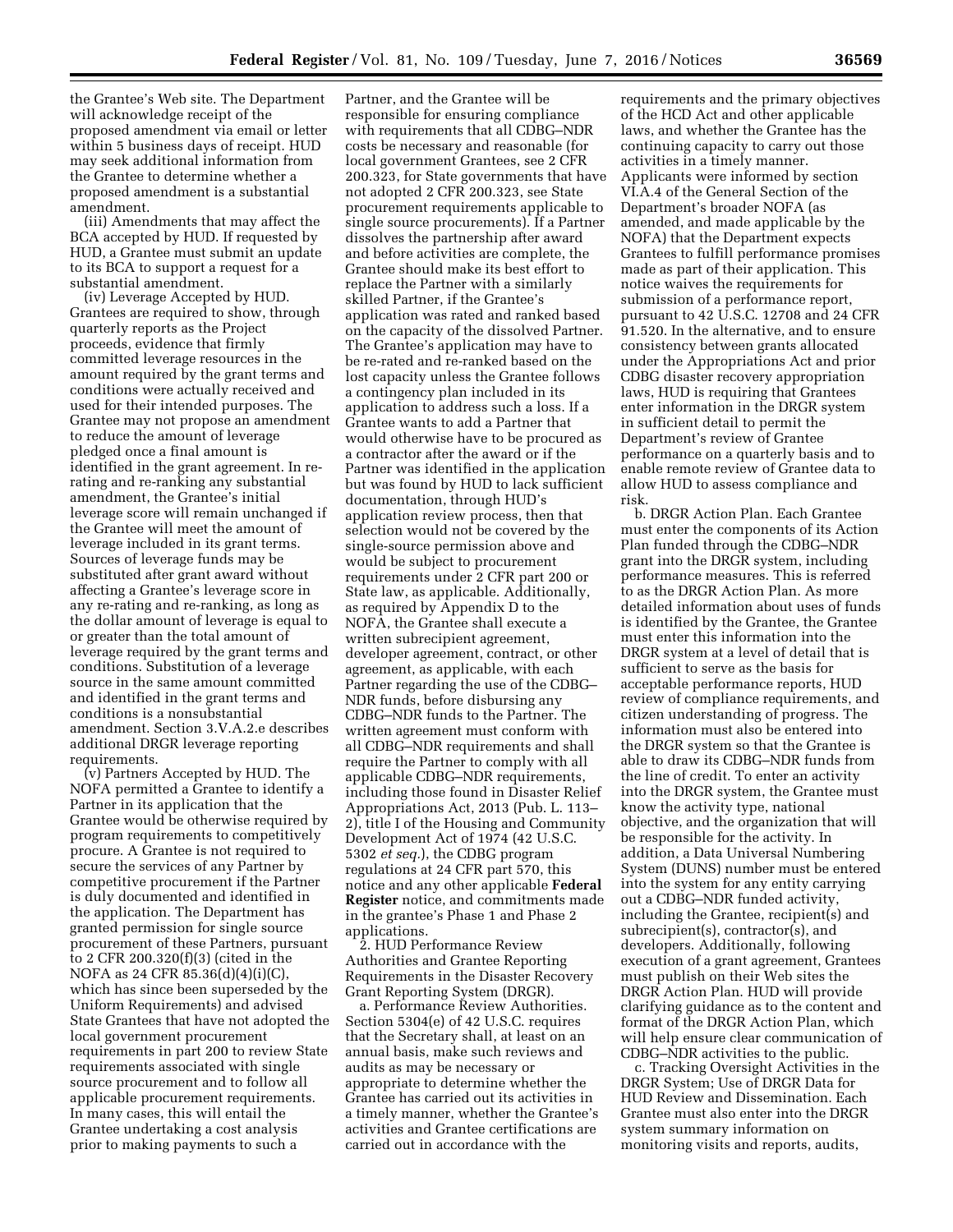and technical assistance it conducts as part of its oversight of its disaster recovery programs. The Grantee's Quarterly Performance Report (QPR) will include a summary indicating the number of Grantee oversight visits and reports (see subparagraph e for more information on the QPR). HUD will use data entered into the DRGR Action Plan and the QPR, transactional data from the DRGR system, and other information provided by the Grantee to: (1) Provide reports to Congress and the public; as well as to (2) monitor for anomalies or performance problems that suggest fraud, abuse of funds, and duplication of benefits; (3) reconcile budgets, obligations, funding draws, and expenditures; (4) calculate expenditures to determine compliance with administrative and public service caps and the overall percentage of funds that benefit low- and moderate-income persons; and (5) analyze the risk of Grantee programs to determine priorities for the Department's monitoring.

d. Tracking Program Income in the DRGR System. Grantees must use the DRGR system to draw grant funds for each activity. Grantees must also use the DRGR system to track program income receipts, disbursements, and revolving loan funds. If a Grantee permits local governments or subrecipients to retain program income, the Grantee must establish program income accounts in the DRGR system. The DRGR system requires Grantees to use program income before drawing additional grant funds, and ensures that program income retained by one organization will not affect grant draw requests for other organizations.

e. DRGR System Quarterly Performance Report (QPR). Each Grantee must submit a QPR through the DRGR system no later than 30 days following the end of each calendar quarter. Within 3 days of submission to HUD, each QPR must be posted on the Grantee's official Web site. HUD will also post the reports via the DRGR Public Web site. The Grantee's first QPR is due after the first full calendar quarter after the grant award. For example, a grant award made in April requires a QPR to be submitted by October 30. QPRs must be submitted on a quarterly basis until the grant program is completed and meets the criteria for closeout. During the grant closeout process, a final QPR may be required by HUD to ensure complete reporting. HUD will close out CDBG–NDR grants in accordance with this notice (or other applicable **Federal Register** notice) and notice CPD 2014–02, Closeout Instructions for Community

Development Block Grant (CDBG) Programs Grants, as amended, insofar as the notice applies to CDBG–DR grants.

Each QPR will include information about the uses of funds for activities identified in the DRGR Action Plan during the applicable quarter. This includes, but is not limited to, the: Project name, activity, location, and national objective; funds budgeted, obligated, drawn down, and expended; the funding source and total amount of any non-CDBG–DR funds to be expended on each activity; beginning and actual completion dates of completed activities; achieved performance outcomes, such as number of housing units completed or number of low- and moderate-income persons benefiting; and the race and ethnicity of persons assisted under direct-benefit activities. The DRGR system will automatically display the amount of program income receipted, the amount of program income reported as disbursed, and the amount of grant funds disbursed. Grantees must include a description of actions taken in that quarter to affirmatively further fair housing, within the section titled ''Overall Progress Narrative'' in the DRGR system. In addition, leveraged funds shall be identified for each activity, as applicable, in the DRGR system, and use of leverage funds required by the Grantee's grant agreement shall be included in the Grantee's QPR.

3. Citizen Participation Waiver and Alternative Requirement. To permit a more streamlined process, and ensure disaster recovery grants are awarded in a timely manner, provisions of 42 U.S.C. 5304(a)(2) and (3), 42 U.S.C. 12707, 24 CFR 570.486, 91.105(b) and (c), and 91.115(b) and (c), with respect to citizen participation requirements, are waived and replaced by the requirements below.

Note that the citizen participation process is distinct from consultation requirements. The streamlined requirements mandate at least one public hearing at the Applicant's level of government for each substantial amendment, and require providing a reasonable opportunity (at least 15 days for any substantial amendment) for citizen comment and ongoing citizen access to information about the use of grant funds.

The streamlined citizen participation requirements for CDBG–NDR grants are:

a. Publication of the Action Plan, Access to Information, and Substantial Amendments: At all times, the Grantee must maintain a public Web site that contains the latest versions of its Action Plan, including the DRGR Action Plan

and the version as submitted to HUD for the competition and including the following portions: Executive summary; Factor narratives; Eligibility; national objective; overall benefit; and schedule responses, threshold requirements documentation, and all exhibits (A–G) (but of the attachments, only Attachments D and F must be published); and opportunity for public comment, hearing, and substantial amendment criteria. Before the Grantee submits a proposed substantial amendment, the Grantee must publish the proposed submission, including a section that identifies exactly what content is being added, deleted, or changed, and whether it believes that the change would affect the scoring under the rating factors, and, thus, potentially trigger a substantial amendment; a chart or table that clearly illustrates where funds are coming from and to where they are moving; and a revised budget allocation table that reflects the entirety of all funds, as amended.

The manner of publication of a proposed substantial amendment must include prominent posting on the Grantee's official Web site, and must afford citizens, affected local governments, and other interested parties a reasonable opportunity to examine the plan or amendment's contents. The topic of disaster recovery must, for citizens, be navigable from the Grantee's homepage. Grantees are required to hold at least one public hearing to solicit public comments before finalizing each substantial amendment submission.

Grantees are also encouraged to notify affected citizens of proposed amendments and public hearings, through electronic mailings, press releases, statements by public officials, media advertisements, public service announcements, and/or contacts with organizations located in or serving the target area or neighborhood.

Grantees are responsible for ensuring that all citizens have equal access to information about the programs, including persons with disabilities and limited English proficiency (LEP). Each Grantee must ensure that program information is available in the appropriate languages for the geographic area served by the jurisdiction and the appropriate format for persons with disabilities.

For assistance in ensuring that this information is available to LEP populations, recipients should consult the Final Guidance to Federal Financial Assistance Recipients Regarding Title VI, Prohibition Against National Origin Discrimination Affecting Limited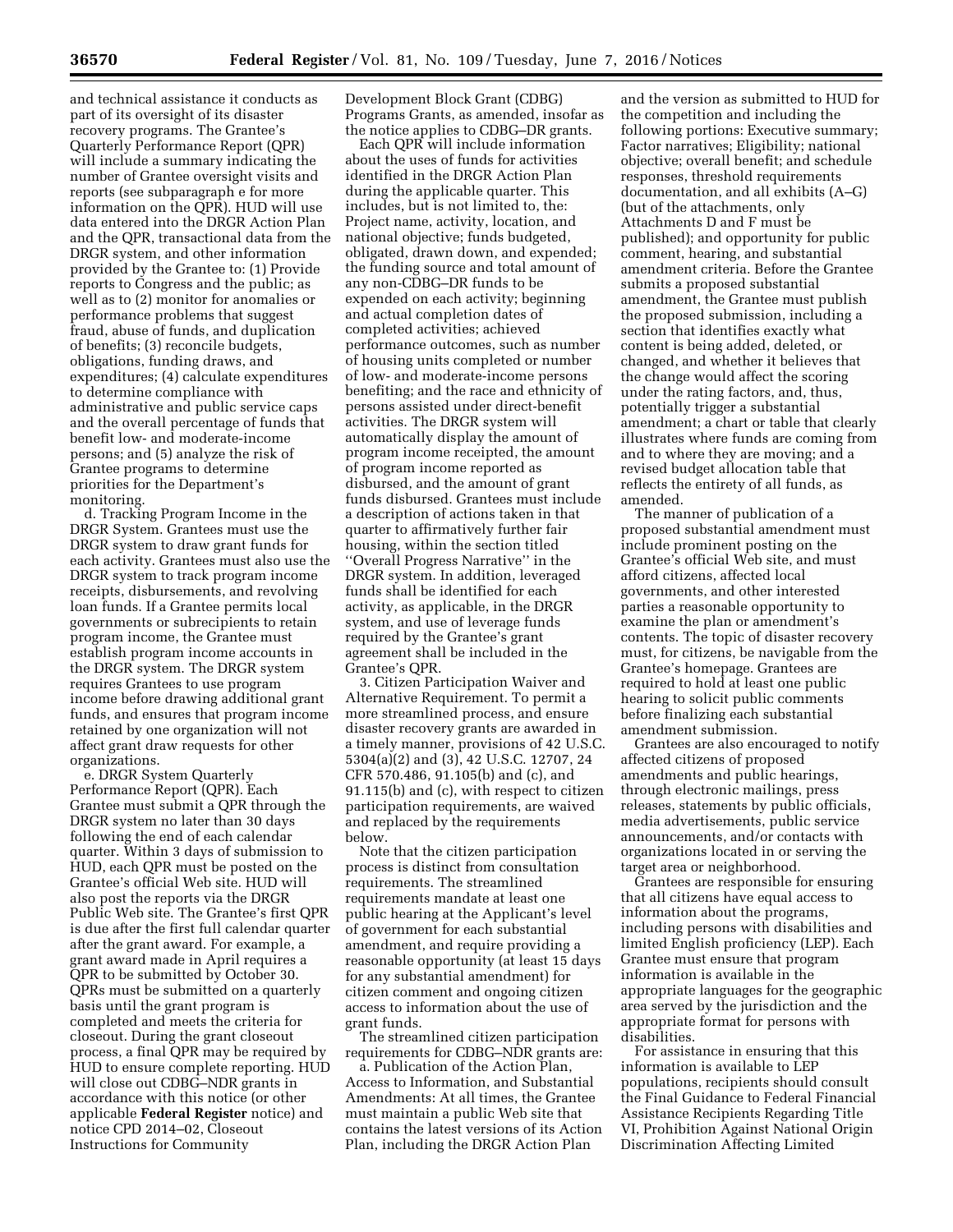English Proficient Persons, published on NDR grants to reflect the requirements January 22, 2007, in the **Federal Register** (72 FR 2732).

Subsequent to publication of any proposed substantial amendment, the Grantee must provide a reasonable time frame and method(s) (including electronic submission) for receiving comments on the submission. A summary by topic of all comments received on the amended submission and a list of commenters by name or organization must be submitted to HUD along with the submission.

Following execution of a grant agreement, the Grantee must post on its Web site the DRGR Action Plan that reflects the components funded through CDBG–NDR funds. HUD will provide clarifying guidance as to the content and format of the DRGR Action Plan that will help ensure clear communication of CDBG–NDR activities to the public. Subsequent to award, a Grantee may substantially amend the Action Plan if it follows the citizen participation requirements in this notice, and HUD agrees in writing that the initial application, inclusive of the proposed amendment, would still score in the fundable range for the competition.

b. Nonsubstantial Amendment. The Grantee is not required to undertake public comment when it makes any Action Plan amendment that is not substantial. The Grantee must impose an effective date 5 business days after submission to HUD.

c. Physical Accessibility. Meetings must be held in facilities that are physically accessible to persons with disabilities, or where physical accessibility is not achievable, Grantees and Partners must give priority to alternative methods of product or information delivery regarding programs and activities to qualified individuals with disabilities in the most integrated setting appropriate, in accordance with HUD's implementing regulations for section 109 of the HCD Act and section 504 of the Rehabilitation Act of 1973 (29 U.S.C. 794) at 24 CFR part 8 and all applicable laws and regulations. In addition, all notices of and communications during all training sessions and public meetings shall be provided in a manner that is effective for persons with hearing, visual, and other communication-related disabilities, or provide other means of accommodation for persons with disabilities, consistent with section 504 of the Rehabilitation Act of 1973 and HUD's section 504 regulations. See 24 CFR part 8.6.

d. Additional Post-Award Requirements. The Grantee must update its citizen participation plan for CDBG–

of this notice. The purpose of this plan is to inform citizens of the citizen complaint process and the Grantee's response policy, the methods through which the public can learn about the grant and activity status, and the process the city will use to amend the Action Plan. The plan must satisfy the requirements of 24 CFR 91.105 or 91.115, as applicable (except as provided for in notices providing waivers and alternative requirements for this grant).

(1) Web site. The topic of disaster recovery must be navigable by citizens from the Grantee (or relevant agency) homepage. Grantees are also encouraged to notify affected citizens through electronic mailings, press releases, statements by public officials, media advertisements, public service announcements, and/or contacts with neighborhood organizations.

(2) Availability and Accessibility of the Application/Action Plan and the DRGR Action Plan. The Grantee must make the previously published portions of the Application, the Application as submitted to HUD, the DRGR Action Plan, any Action Plan amendments, and all performance reports available to the public on its Web site and on request. In addition, the Grantee must make these documents available in a form accessible to persons with disabilities and non-English-speaking persons. During the term of the grant, the Grantee will provide citizens, affected local governments, and other interested parties with reasonable and timely access to information and records relating to the Application and to the Grantee's use of grant funds.

(3) Citizen Complaints. The Grantee will provide a timely written response to every citizen complaint. As required by law, the Grantee will provide a response within 15 working days of the receipt of the complaint, if practicable.

4. Direct Grant Administration and Means of Carrying Out Eligible Activities.

a. Requirements Applicable to State Grantees. Requirements at 42 U.S.C. 5306 are waived, to the extent necessary, to allow a State to directly carry out eligible activities with CDBG– NDR funds, rather than distribute all funds to local governments. Experience in administering CDBG supplemental disaster recovery funding demonstrates that this practice can expedite recovery. Pursuant to this waiver, the standard at section 570.480(c), the provisions at 42 U.S.C. 5304(e)(2), and the CDBG State program regulations will also include activities that the State carries out directly. In addition, activities eligible

under the NOFA may be carried out, subject to State law, by the State through its employees, through procurement contracts, or through assistance provided under agreements with subrecipients or recipients, so long as the State is consistent with its Action Plan, including description of capacity and commitments to work with Partners. Notwithstanding this waiver, State Grantees continue to be responsible for civil rights, labor standards, and environmental protection requirements contained in the HCD Act and 24 CFR part 570, as well as ensuring such compliance by subgrantees.

b. Requirements for All Grantees — Direct Administration and Assistance to Neighborhood Organizations Described in 42 U.S.C 5305(a)(15) of the HCD Act. Activities made eligible at 42 U.S.C. 5305(a)(15) may only be undertaken by the eligible entities described in that section, whether the assistance is provided to such an entity from the State or from a local government.

5. Consolidated Plan Waiver. To the extent that the Grantee did not receive points for consistency with the Consolidated Plan for the jurisdiction in which the Most Impacted and Distressed area is located, HUD is waiving the requirement for consistency with the consolidated plan, for no longer than 6 months (requirements at 42 U.S.C. 12706, 24 CFR 91.325(a)(5), 91.225(a)(5), 91.325(b)(3), and 91.225(b)(3)), because the effects of a major disaster alter a Grantee's priorities for meeting housing, employment, and infrastructure needs. In conjunction, 42 U.S.C. 5304(e), to the extent that it would require HUD to annually review Grantee performance under the consistency criteria, is also waived for 6 months. All applications that did not submit the Certification of Consistency with the Consolidated Plan (form HUD– 2991) in the attachments must update the Consolidated Plan within 6 months of grant award. At a minimum, the updated consolidated plan must include the criteria discussed in this notice. If not completed since the Qualified Disaster that led to the Grantee's eligibility under the NOFA, a Grantee must update its Analysis of Impediments to Fair Housing Choice in coordination with its post-waiver consolidated plan update or within the 18 months after the consolidated plan update, so that it more accurately reflects conditions following the disaster.

6. Requirement for Consultation During Plan Preparation. Currently, the statute and regulations require States to consult with affected units of local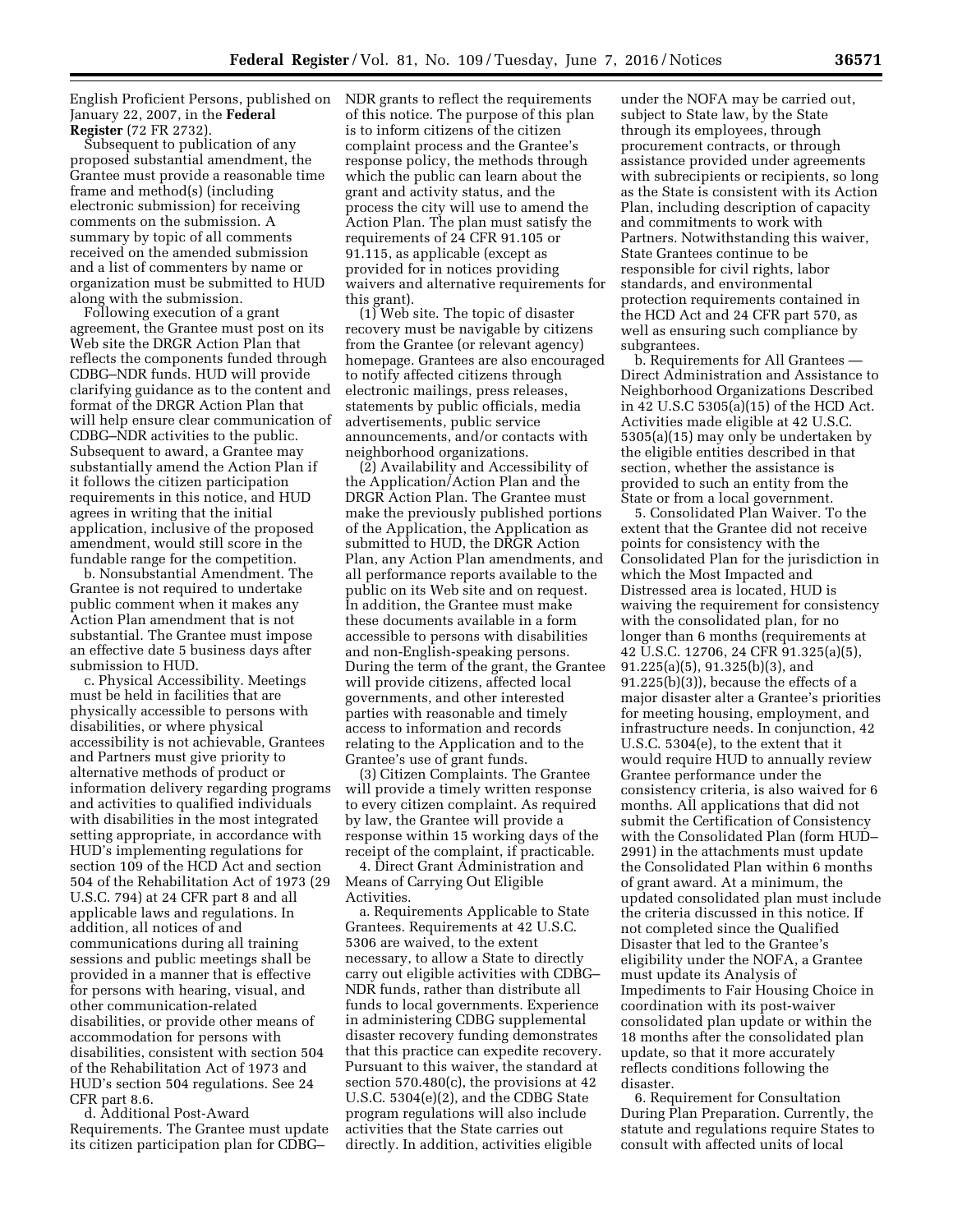government in nonentitlement areas of the State in determining the State's proposed method of distribution. Because Grantees complied with the extensive consultation requirements of the NOFA, including Appendix I to the NOFA, HUD is waiving 42 U.S.C. 5306(d)(2)(C)(iv), 42 U.S.C. 5306(d)(2)(D), and 24 CFR 91.325(b) and 91.110, to permit Grantees to rely on the consultation completed during Phase 1 and Phase 2 of the competition. No additional consultation is necessary to carry out the Project or program for which the Grantee received an allocation of CDBG–NDR funds.

7. Overall Benefit Waiver and Alternative Requirement. The primary objective of the HCD Act is the ''development of viable urban communities, by providing decent housing and a suitable living environment and expanding economic opportunities, principally for persons of low and moderate income.'' (42 U.S.C. 5301(c)). To carry out this objective, the statute requires that 70 percent of the aggregate of a CDBG program's funds be used to support activities benefitting low- and moderate-income persons. This target could be difficult to reach, and perhaps even impossible, for many Grantees affected by the Qualified Disasters. CDBG–NDR Grantees experienced disaster impacts that affected entire communities—regardless of income—and the existing requirement may prevent Grantees from providing assistance to damaged areas of need. Therefore, this notice waives the requirements at 42 U.S.C. 5301(c), 42 U.S.C. 5304(b)(3)(A),and 24 CFR 570.484 and 570.200(a)(3), that 70 percent of funds be used for activities that benefit low- and moderate-income persons. Instead, 50 percent of funds must benefit low- and moderate-income persons. This provides Grantees with greater flexibility to carry out recovery activities by allowing up to 50 percent of the grant to assist activities under the urgent need or prevention or elimination of slums or blight national objectives.

A Grantee may seek a waiver to reduce the overall benefit requirement below 50 percent of the total grant (see instructions to request waivers in section 3.V), but overall benefit waivers are uncommon and Grantees, generally, must have submitted a request and justification for this waiver with its application. The 50 percent overall benefit requirement will not be reduced unless the Secretary specifically finds that there is a compelling need to further reduce the threshold.

8. Use of the ''Upper Quartile'' or ''Exception Criteria'' for Low- and

Moderate-Income Area Benefit Activities. Per the requirements at 42 U.S.C. 5305(c)(2)(A), certain communities are allowed to use a percentage of less than 51 percent to qualify activities under the low- and moderate-income area benefit category. This exception is referred to as the ''exception criteria'' or the ''upper quartile.'' For entitlement communities that meet the regulatory exception criteria, the State (or its subgrantee, if permitted by the State) may apply the criteria if acting directly in that community.

9. Use of ''Uncapped'' Income Limits. The Quality Housing and Work Responsibility Act of 1998 (Title V of Pub. L. 105–276) enacted a provision that directed the Department to grant exceptions to at least 10 jurisdictions that are currently ''capped' under HUD's low- and moderate-income limits. Under this exception, a number of CDBG entitlement grantees may use ''uncapped'' income limits that reflect 80 percent of the actual median income for the area. Each year, HUD publishes guidance on its Web site identifying which grantees may use uncapped limits. The uncapped limits apply to disaster recovery activities funded pursuant to this notice in jurisdictions covered by the uncapped limits, including jurisdictions that receive disaster recovery funds from the State, if the State permits the use.

10. Grant Administration Responsibilities and General Administration Cap.

a. Grantee responsibilities. Per the Appropriations Act, each Grantee shall administer its award directly, in compliance with all applicable laws and regulations. Each Grantee shall be financially accountable for the use of all funds provided in this notice and may contract for administrative support, but Grantees may not delegate or contract to any other party any inherently governmental responsibilities related to management of the funds, such as oversight, policy approval or adoption, and financial management.

b. General administration Cap. For grants under this notice, the annual CDBG program administration requirements must be modified to be consistent with the Appropriations Act, which allows up to 5 percent of the grant award, inclusive of any program income, to be used for general administration costs, by the Grantee, by local governments, or by subrecipients. Thus, the total of all costs charged to the grant and classified as general administration must be less than or equal to the 5 percent cap. (See Notice CPD 13–07 for additional guidance

regarding classification of general administration costs.)

(1) Alternative Requirements. For State Grantees under this notice, the provisions of 42 U.S.C. 5306(d) and 24 CFR  $570.489(a)(1)(i)$ , (ii), and (iii) will not apply to the extent that they specify a cap on general administration and technical assistance expenditures, limit a State's ability to charge a nominal application fee for grant applications for activities the State carries out directly, and require a dollar-for-dollar match of State funds for administrative costs exceeding \$100,000. Thus, 42 U.S.C. 5306(d)(5) and (6) are waived and replaced with the alternative requirement that the aggregate total for general administrative and technical assistance expenditures must not exceed 5 percent. States remain limited to spending a maximum of 20 percent of their total grant amount on a combination of planning and general administration costs. Planning costs subject to the 20 percent cap are those defined in 42 U.S.C. 5305(a)(12).

(2) Local Government Grantees Are Also Subject to the 5 Percent Administrative Cap. This 5 percent applies to all general administration costs, whether incurred by the Grantee or its subrecipients. Local government Grantees also remain limited to spending 20 percent of the total CDBG– NDR award on a combination of planning and general administration costs.

(3) Planning and Administrative Costs Pledged as Leverage: Grantees cannot charge to the grant any administrative and planning costs pledged as leverage.

11. Planning-Only Activities— Applicable to State Grantees Only. The annual State CDBG program requires that local government grant recipients for planning-only grants must document that the use of funds meets a national objective. In the State CDBG program, these planning grants are typically used for individual Project plans. By contrast, planning activities carried out by entitlement communities are more likely to include non-Project specific plans such as functional land-use plans, master plans, historic preservation plans, comprehensive plans, community recovery plans, development of housing codes, zoning ordinances, and neighborhood plans. These plans may guide long-term community development efforts comprising multiple activities funded by multiple sources. In the entitlement program, these general planning activities are presumed to meet a national objective under the requirements at 24 CFR 570.208(d)(4). The Department notes that effective CDBG disaster recoveries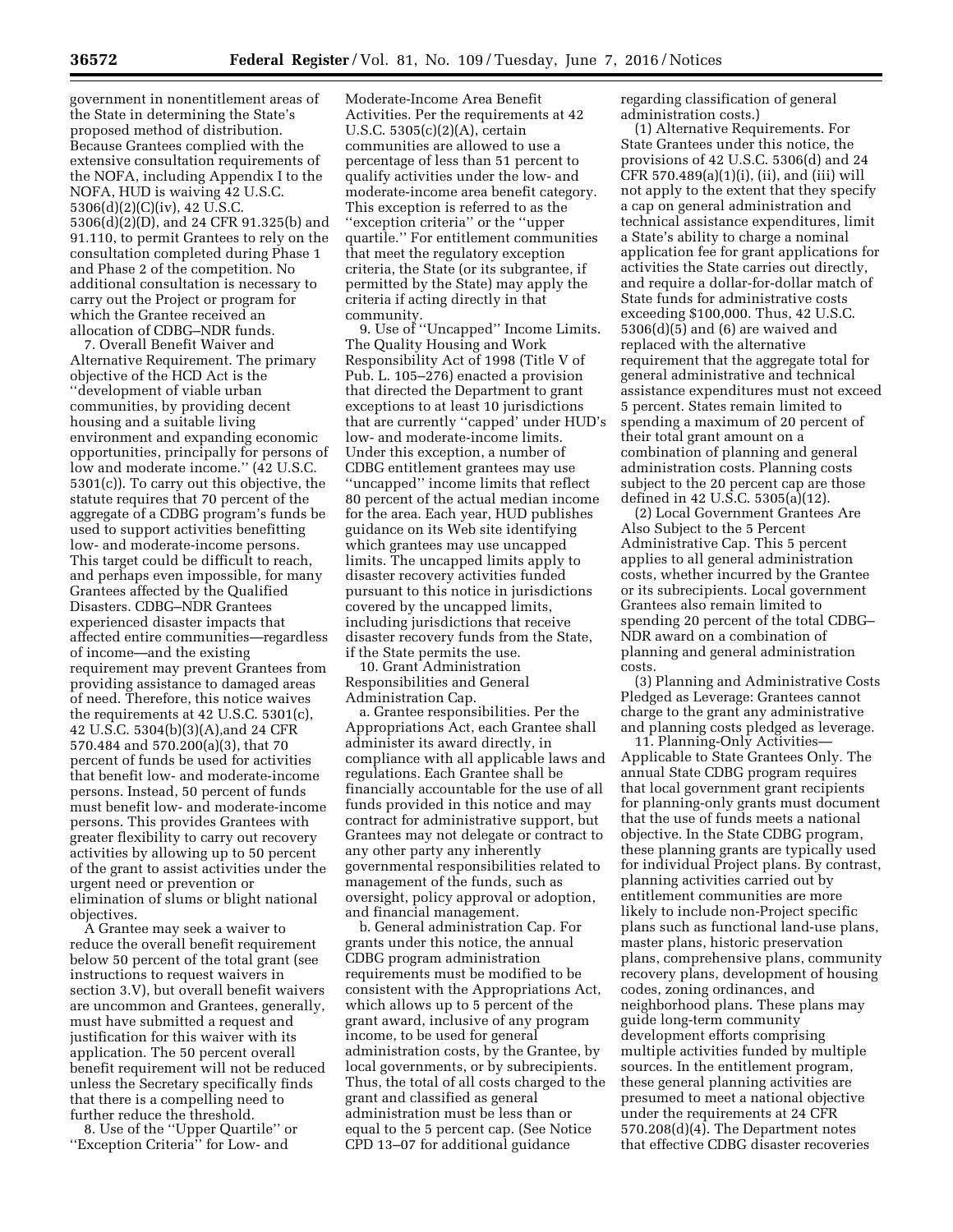have relied on some form of areawide or comprehensive planning activity to guide overall redevelopment independent of the ultimate source of implementation funds. Therefore, for State Grantees receiving an award under this notice, the Department is removing the eligibility requirements at 24 CFR 570.483(b)(5) or (c)(3). Instead, States must comply with 570.208(d)(4) when funding disaster recovery-assisted, planning-only activities, or directly administering planning activities that guide recovery in accordance with the Appropriations Act. In addition, the types of planning activities that States may fund or administer are expanded to be consistent with those of entitlement communities identified at 24 CFR 570.205.

12. Waiver And Alternative Requirement for Distribution to CDBG Metropolitan Cities and Urban Counties—Applicable to State Grantees Only. Section 5302(a)(7) of 42 U.S.C. (definition of ''nonentitlement area'') and provisions of 24 CFR part 570 that would prohibit or restrict a State from distributing CDBG funds to entitlement communities and Indian tribes under the CDBG program, are waived, including 24 CFR 570.480(a) and 570.486(c) (revised April 23, 2012). Instead, the State may distribute funds to local governments and Indian tribes.

13. Use of Subrecipients—Applicable to State Grantees Only. The State CDBG program rule does not make specific provision for the treatment of entities that the CDBG Entitlement program calls ''subrecipients.'' The waiver allowing the State to directly carry out activities creates a situation in which the State may use subrecipients to carry out activities in a manner similar to an entitlement community. Therefore, for States taking advantage of the waiver to carry out activities directly through a subrecipient, the requirements at 24 CFR 570.503, 570.500(c), and 570.489(m) apply, except only the specific references to 2 CFR part 200 made applicable by the State CDBG regulations must be included in subrecipient agreements. Pursuant to 24 CFR 570.489(p) (revised December 7, 2015), a State Grantee must ensure that its costs and those of its State recipients and subrecipients are in conformance with 2 CFR part 200, subpart E, as may be amended, where carrying out activities directly, including through the use of a subrecipient.

14. Recordkeeping.

(a) State Grantees. When a State carries out activities directly, 24 CFR 570.490(b) is waived and the following alternative provision shall apply: The State shall establish and maintain such records as may be necessary to facilitate review and audit by HUD under 24 CFR 570.493 of the State's administration of CDBG–NDR funds. Consistent with applicable statutes, regulations, waivers and alternative requirements, and other Federal requirements, the content of records maintained by the State shall be sufficient to: Enable HUD to make the applicable determinations described at 24 CFR 570.493; make compliance determinations for activities carried out directly by the State; ensure compliance with requirements of this notice and any other notice governing the use of CDBG– NDR grants; and show how activities funded are consistent with the descriptions of activities proposed for funding in the Action Plan and DRGR system. For fair housing and equal opportunity purposes, and as applicable, such records shall include data on the racial, ethnic, disability, and gender characteristics of persons who are Applicants for, participants in, or beneficiaries of the program.

b. Local Government Grantees. Entitlement Grantees remain subject to the recordkeeping requirements of 24 CFR 570.506.

15. Change of Use of Real Property— Applicable to State Grantees Only. This waiver conforms to the change of the use of real property rule to the waiver allowing a State to carry out activities directly. For purposes of this program, all references to ''unit of general local government'' in 24 CFR 570.489(j) shall be read as ''unit of general local government or State.''

16. Responsibility for Review and Handling of noncompliance— Applicable to State Grantees Only. This change is in conformance with the waiver allowing the State to carry out activities directly. Section 570.492 of 24 CFR is waived and the following alternative requirement applies for any State receiving a direct award under this notice: The State shall make reviews and audits, including onsite reviews of any subrecipients, designated public agencies, and local governments, as may be necessary or appropriate to meet the requirements of 42 U.S.C.  $5304(e)(2)$ , as amended, and as modified by this notice. In the case of noncompliance with these requirements, the State shall take such actions as may be appropriate to prevent a continuance of the deficiency, mitigate any adverse effects or consequences, and prevent a recurrence. The State shall establish remedies for noncompliance by any designated subrecipients, public agencies, or local governments.

17. Program Income Alternative Requirement. The Department is waiving applicable program income rules at 42 U.S.C 5304(j), 24 CFR 570.500(a) and (b), 570.504, and 570.489(e) to the extent necessary to provide additional flexibility as described under this notice. The alternative requirements provide guidance regarding the use of program income received before and after grant closeout and address revolving loan funds.

a. Definition of Program Income.

(1) For the purposes of this subpart, ''program income'' is defined as gross income generated from the use of CDBG–NDR funds and received by a State, local government, or tribe, or a subrecipient of a State, local government, or tribe, unless excluded from the definition as described in paragraph 17.a.(2) and paragraph 17.d below. When income is generated by an activity that is only partially assisted with CDBG–NDR funds, the program income to the CDBG–NDR grant shall be prorated to reflect the percentage of CDBG–NDR funds used (*e.g.,* a single loan supported by CDBG–NDR funds and other funds; a single parcel of land purchased with CDBG–NDR funds and other funds). Program income includes, but is not limited to, the following:

(a) Proceeds from the disposition by sale or long-term lease of real property purchased or improved with CDBG– NDR funds;

(b) Proceeds from the disposition of equipment purchased with CDBG–NDR funds;

(c) Gross income from the use or rental of real or personal property acquired with CDBG–NDR funds by a State, local government, or tribe, or subrecipient of a State, local government, or tribe, less costs incidental to generation of the income (*i.e.,* net income);

(d) Net income from the use or rental of real property owned by a State, local government, or tribe or subrecipient of a State, local government, or tribe, that was constructed or improved with CDBG–NDR funds;

(e) Payments of principal and interest on loans made using CDBG–NDR funds;

(f) Proceeds from the sale of loans made with CDBG–NDR funds;

(g) Proceeds from the sale of obligations secured by loans made with CDBG–NDR funds;

(h) Interest earned on program income pending disposition of the income, but excluding interest earned on funds held in a revolving fund account;

(i) Funds collected through special assessments made against properties owned and occupied by households not of low- and moderate-income, where the special assessments are used to recover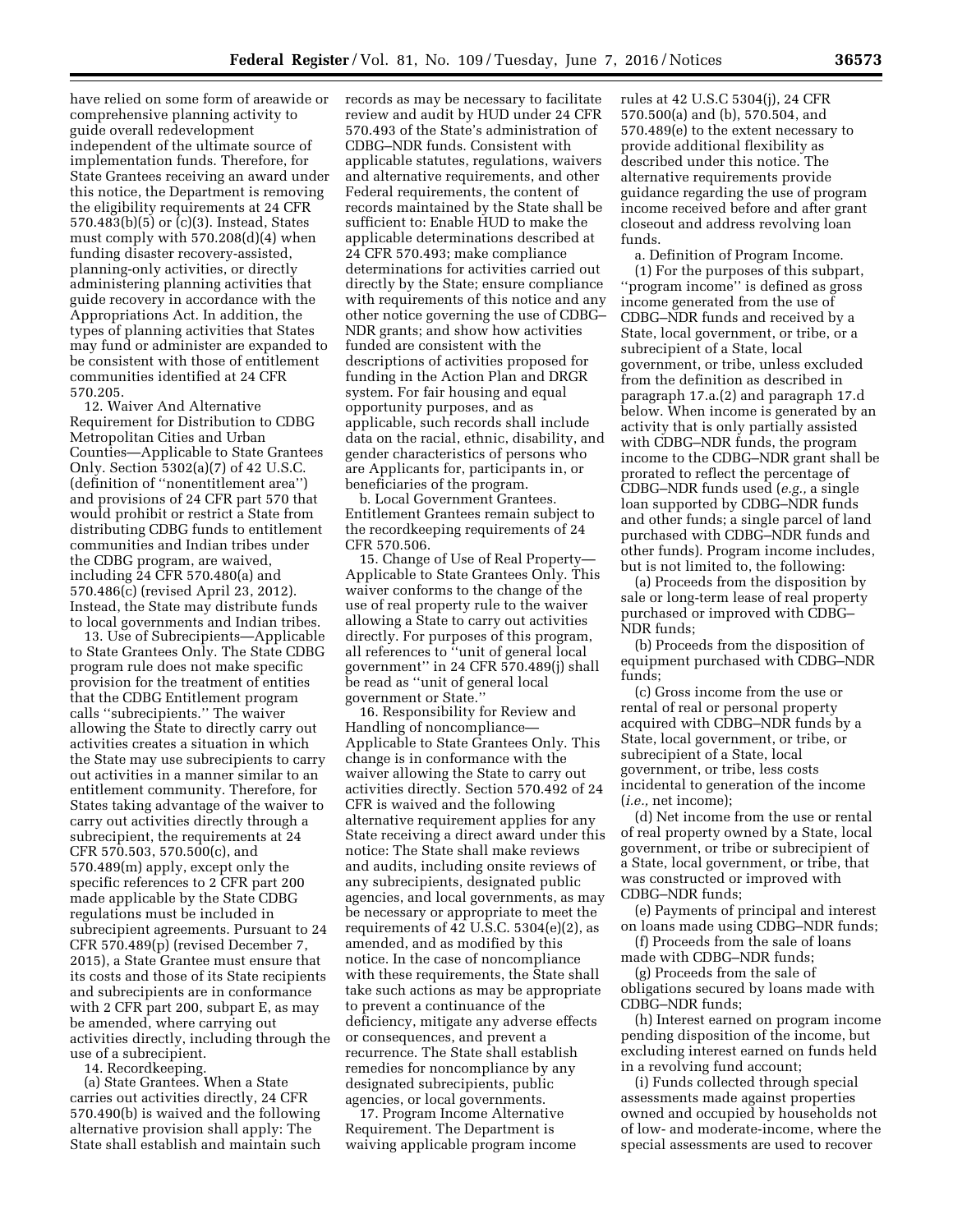all or part of the CDBG–NDR portion of a public improvement; and

(j) Gross income paid to a State, local government, or tribe, or paid to a subrecipient thereof, from the ownership interest in a for-profit entity in which the income is in return for the provision of CDBG–NDR assistance.

(2) ''Program income'' does not include the following:

(a) The total amount of funds which is less than \$25,000 received in a single year and retained by a State, local government, tribe, or retained by a subrecipient thereof;

(b) Amounts generated by activities both eligible and carried out by an entity under the authority of section 105(a)(15) of the HCD Act;

b. Retention of Program Income. Per 24 CFR 570.504(c), a local government Grantee receiving a direct CDBG–NDR award may permit a subrecipient to retain program income. State Grantees may permit a local government or tribe, which receives or will receive program income, to retain the program income, but are not required to do so.

c. Program Income—Use, Closeout, and Transfer.

(1) Program income received (and retained, if applicable) before or after closeout of the grant that generated the program income, and used to continue disaster recovery activities, is treated as additional CDBG–NDR grant funds subject to the requirements of this notice and must be used in accordance with the Grantee's Action Plan. To the maximum extent feasible, program income shall be used or distributed before additional withdrawals from the U.S. Treasury are made, except as provided in subparagraph d of this paragraph.

 $(2)$  In addition to the regulations dealing with program income found at 24 CFR 570.489(e) and 570.504, modified by this notice, the following rules apply: A Grantee may transfer program income before closeout of the CDBG–NDR grant that generated the program income to its annual CDBG program. In addition, a State Grantee may transfer program income before closeout to any annual CDBG-funded activities carried out by a local government or Indian tribe within the State, including a local government that is an Entitlement CDBG grantee if that Entitlement grantee received CDBG disaster recovery assistance from the State or from HUD under Public Law 113–2.

Program income received by a Grantee, or received and retained by a subgrantee, after closeout of the grant that generated the program income, may also be transferred to a Grantee's annual

CDBG award. In all cases, any program income received, and not used to continue disaster recovery activities, will not be subject to the waivers and alternative requirements of this notice. Rather, those funds will be subject to the Grantee's non-disaster formula CDBG program rules.

d. Revolving Loan Funds. Entitlement Grantees, State Grantees, and local governments or tribes (as permitted by a State Grantee) may establish revolving funds to carry out specific, identified activities. A revolving fund, for this purpose, is a separate fund (with a set of accounts that are independent of other program accounts) established to carry out specific activities. These activities generate payments, which will be used to support similar activities going forward. These payments to the revolving fund are program income and must be substantially disbursed from the revolving fund before additional grant funds are drawn from the U.S. Treasury for payments that could be funded from the revolving fund. Such program income is not required to be disbursed for nonrevolving fund activities.

State Grantees may also establish a revolving fund to distribute funds to local governments or tribes to carry out specific, identified activities. The same requirements, outlined above, apply to this type of revolving loan fund. Lastly, note that no revolving fund established per this notice, shall be directly funded or capitalized with an advance of CDBG–NDR grant funds.

18. Reimbursement of Disaster Recovery Expenses. Grantees may not use CDBG–NDR grant funds to pay for any activities carried out on or before the date of the letter notifying the grantee of the award of the grant, except that grant funds may be used to reimburse CDBG–NDR eligible costs of grant application preparation, including planning and citizen outreach activities. The provisions of 24 CFR 570.489(b) are applied to permit a State to reimburse itself for otherwise allowable application-related costs incurred by itself or its recipients, subgrantees or subrecipients (including public housing authorities) on or after the date of publication of the initial CDBG–NDR NOFA. An entitlement Grantee is subject to the provisions of 24 CFR 570.200(h) but may reimburse itself or its subrecipients for otherwise allowable application-related costs incurred on or after the publication date of the initial CDBG–NDR NOFA. Section 570.200(h)(1)(i) of 24 CFR will not apply to the extent that it requires preagreement activities to be included in a consolidated plan. The Department

expected Grantees to include all preagreement activities in their applications. The provisions at 24 CFR 570.200(h) and 570.489(b), as modified by this paragraph, apply to Grantees reimbursing application-related costs incurred by itself or its recipients or subrecipients prior to signing a grant agreement with HUD.

19. One-for-One Replacement, Relocation, and Real Property Acquisition Requirements. Activities and Projects assisted by CDBG–NDR are subject to the Uniform Relocation Assistance and Real Property Acquisition Policies Act of 1970, as amended, (42 U.S.C. 4601 *et seq.*) (URA) and section 104(d) of the HCD Act (42 U.S.C. 5304(d))(Section 104(d)). The implementing regulations for the URA are at 49 CFR part 24. The regulations for Section 104(d) are at 24 CFR part 42, subpart C. For the purposes of promoting the availability of decent, safe, and sanitary housing and expediting disaster recovery and rehousing efforts, HUD is waiving the following URA and Section 104(d) requirements for CDBG–NDR Grantees:

a. One-for-One Replacement. One-forone replacement requirements at section  $104(d)(2)(A)(i)$ –(ii) and (d)(3) and 24 CFR 42.375 are waived in connection with funds allocated under this notice for lower-income dwelling units that are damaged by the disaster and not suitable for rehabilitation. The Section 104(d) one-for-one replacement requirements generally apply to demolished or converted occupied and vacant occupiable lower-income dwelling units.

This waiver exempts disasterdamaged units that meet the Grantee's definition of ''not suitable for rehabilitation'' from the one-for-one replacement requirements. Before carrying out a program or activity which may be subject to the one-for-one replacement requirements, the Grantee must define ''not suitable for rehabilitation'' in its application or in policies/procedures governing these programs and activities. Grantees with questions about the one-for-one replacement requirements are encouraged to contact the HUD regional relocation specialist responsible for their State.

HUD is waiving the one-for-one replacement requirements because they do not account for the large, sudden changes that a major disaster may cause to the local housing stock, population, or economy. Furthermore, the requirements may discourage Grantees from converting or demolishing disaster-damaged housing when excessive costs would result from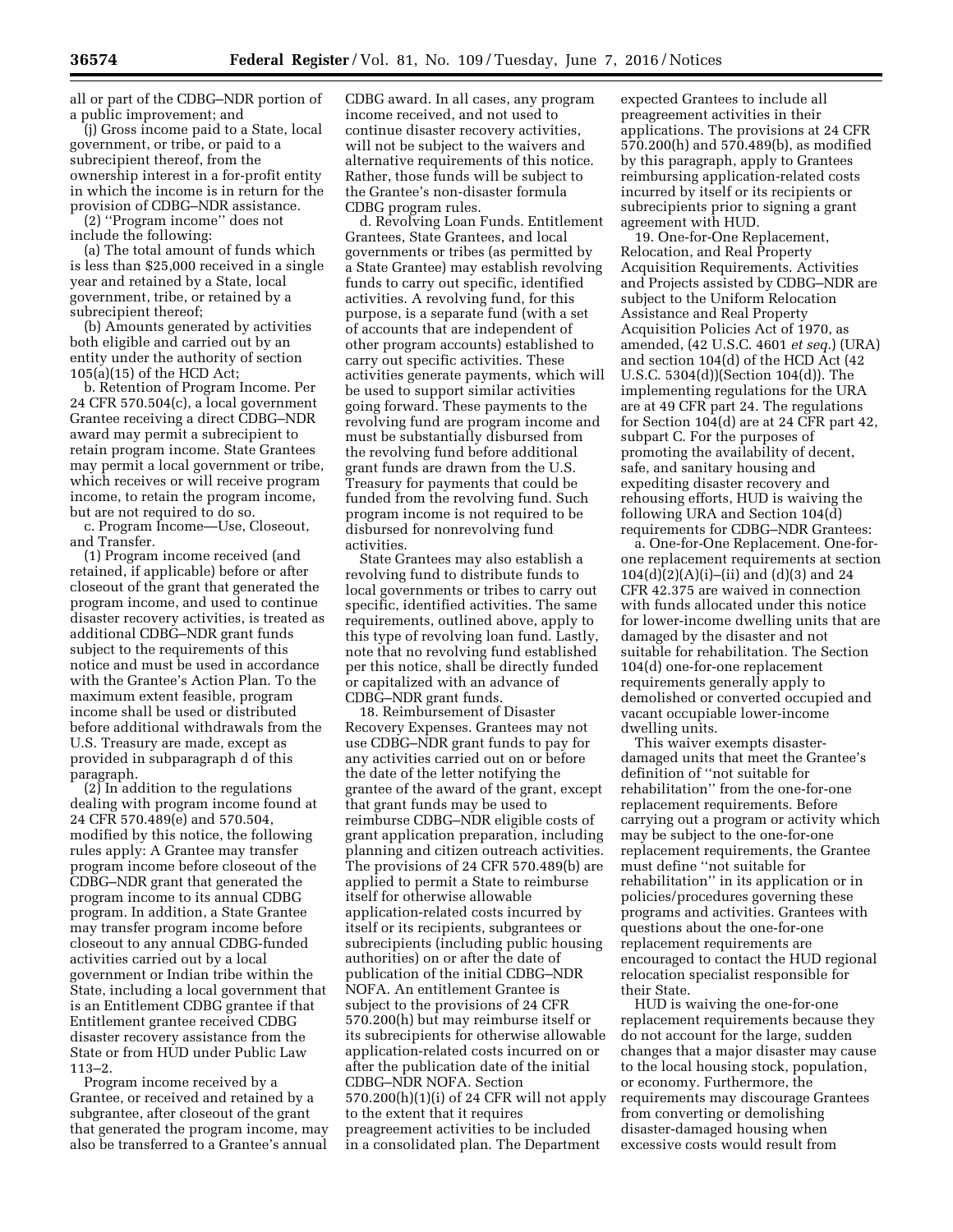replacing all such units. Disasterdamaged housing structures that are not suitable for rehabilitation can pose a threat to public health and safety and may impede economic revitalization. Grantees should reassess post-disaster population and housing needs to determine the appropriate type, amount, and location of lower-income dwelling units to rehabilitate and/or rebuild. Grantees should note, however, that the demolition and/or disposition of Public Housing Authority-owned public housing units is covered by section 18 of the United States Housing Act of 1937, as amended, and 24 CFR part 970, neither of which is waived by this notice.

b. Relocation Assistance. The Section 104(d) relocation assistance requirements at section 104(d)(2)(A) and 24 CFR 42.350 are waived to the extent that they differ from the requirements of the URA and implementing regulations at 49 CFR part 24, as modified by this notice, for activities related to disaster recovery. Without this waiver, disparities exist in relocation assistance associated with activities typically funded by HUD and FEMA (*e.g.,*  buyouts and relocation). Both FEMA and HUD funds are subject to the URA; however, HUD's CDBG Funds are also subject to Section 104(d), while FEMA funds are not. The URA provides that a displaced person is eligible to receive a rental assistance payment that covers a period of 42 months. By contrast, Section 104(d) allows a lower-income displaced person to choose between the URA rental assistance payment and a rental assistance payment calculated over a period of 60 months. This waiver of the Section 104(d) requirements assures uniform and equitable treatment by setting the URA and its implementing regulations as the sole standard for relocation assistance under this notice.

c. Arm's Length Voluntary Purchase. The requirements at 49 CFR  $24.101(b)(2)(i)$ –(ii) are waived to the extent that they apply to an arm's length voluntary purchase carried out by a person who uses CDBG–NDR funds and does not have the power of eminent domain, in connection with the purchase and occupancy of a principal residence by that person. Given the often large-scale acquisition needs of Grantees, this waiver is necessary to reduce burdensome administrative requirements following a disaster. Grantees are reminded that any tenants occupying real property that is acquired through voluntary purchase may be eligible for relocation assistance.

d. Rental Assistance to a Displaced Person. The requirements at sections

204(a) and 206 of the URA, and 49 CFR 24.2(a)(6)(viii), 24.402(b)(2), and 24.404 are waived to the extent that they require the Grantee to use 30 percent of a low-income displaced person's household income in computing a rental assistance payment if the person had been paying more than 30 percent of household income in rent/utilities without ''demonstrable hardship'' before the Project. Thus, if a tenant has been paying rent/utilities in excess of 30 percent of household income without demonstrable hardship, using 30 percent of household income to calculate the rental assistance payment would not be required. Before carrying out a program or activity in which the Grantee will provide rental assistance payments to displaced persons, the Grantee must define ''demonstrable hardship'' in its application or in the policies and procedures governing these programs and activities. The Grantee's definition of demonstrable hardship applies when implementing these alternative requirements.

e. Tenant-Based Rental Assistance. The requirements of sections 204 and 205 of the URA, and 49 CFR  $24.2(a)(6)(ix)$  and  $24.402(b)$  are waived to the extent necessary to permit a Grantee to meet all or a portion of a Grantee's replacement housing financial assistance obligation to a displaced tenant by offering rental housing through a tenant-based rental assistance (TBRA) housing program subsidy (*e.g.,*  Section 8 Housing Choice Voucher Program), provided that the tenant is provided referrals to comparable replacement dwellings in accordance with 49 CFR 24.204(a), where the owner is willing to participate in the TBRA program, and the period of authorized assistance is at least 42 months. Failure to grant this waiver would impede disaster recovery whenever TBRA program subsidies are available but funds for cash relocation assistance are limited. This waiver gives Grantees an additional relocation resource option.

f. Moving Expenses. The requirements at section 202(b) of the URA and 49 CFR 24.302, which require that a Grantee offer a displaced person the option to receive a fixed moving cost payment based on the Federal Highway Administration's Fixed Residential Moving Cost Schedule instead of receiving payment for actual moving and related expenses, are waived. As an alternative, the Grantee must establish and offer the person a ''moving expense and dislocation allowance'' under a schedule of allowances that is reasonable for the jurisdiction and that takes into account the number of rooms in the displacement dwelling, whether

the person owns and must move the furniture, and, at a minimum, the kinds of expenses described in 49 CFR 24.301.

Without this waiver and alternative requirement, disaster recovery may be impeded by requiring Grantees to offer allowances that do not reflect current local labor and transportation costs. Persons displaced from a dwelling remain entitled to choose a payment for actual reasonable moving and related expenses if they find that approach preferable to the locally established ''moving expense and dislocation allowance.''

g. Optional Relocation Policies. The regulation at 24 CFR 570.606(d) is waived to the extent that it requires optional relocation policies to be established at the Grantee or State recipient level. Unlike the annual formula CDBG program, States receiving CDBG–NDR funds may carry out disaster recovery activities directly or through subrecipients. The regulation at 24 CFR 570.606(d) governing optional relocation policies does not account for this distinction. This waiver also makes clear that local governments receiving CDBG disaster funds may establish separate optional relocation policies. This waiver is intended to provide States and local governments with maximum flexibility in developing optional relocation policies with CDBG– NDR funds.

20. Environmental Requirements. a. Clarifying Note on the Process for Environmental Release of Funds When a State Carries Out Activities Directly. In the CDBG program, a State distributes CDBG Funds to local governments and takes on HUD's role in receiving environmental certifications from the grant recipients and approving releases of funds. For State Grantees under this notice, HUD allows the State to carry out activities directly, in addition to distributing funds to subrecipients and/ or subgrantees. Thus, per 24 CFR 58.4, when a State carries out activities directly, the State must submit the certification and request for release of funds to HUD for approval.

b. Adoption of Another Agency's Environmental Review. In accordance with the Appropriations Act, recipients of Federal funds that use such funds to supplement Federal assistance provided under sections 402, 403, 404, 406, 407, or 502 of the Stafford Act may adopt, without review or public comment, any environmental review, approval, or permit performed by a Federal agency, and such adoption shall satisfy the responsibilities of the recipient with respect to such environmental review, approval, or permit that is required by the HCD Act. The Grantee must notify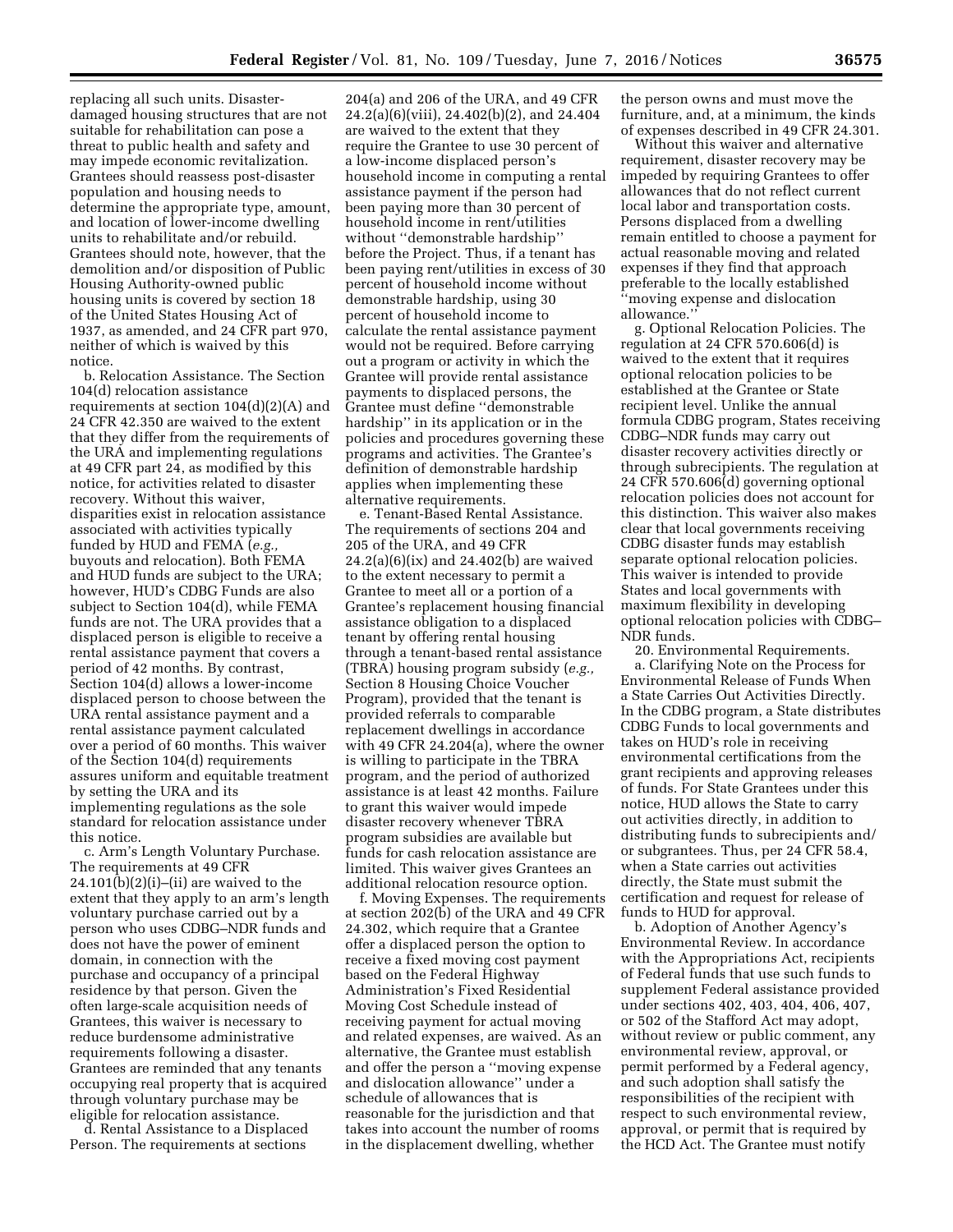HUD in writing of its decision to adopt another agency's environmental review. The Grantee must retain a copy of the review in the Grantee's environmental records.

c. Release of Funds. In accordance with the Appropriations Act, and notwithstanding 42 U.S.C. 5304(g)(2), the Secretary may, upon receipt of a request for release of funds and certification, immediately approve the release of funds for an activity or Project assisted with CDBG–NDR funds if the recipient has adopted an environmental review, approval or permit under subparagraph b, above, or the activity or Project is categorically excluded from review under the National Environmental Policy Act of 1969 (42 U.S.C. 4321 *et seq.*).

d. Historic Preservation Reviews. To facilitate expedited historic preservation reviews under section 106 of the National Historic Preservation Act of 1966 (54 U.S.C. 306108), HUD strongly encourages Grantees to allocate general administration funds to support the capacity of the State Historic Preservation Officer (SHPO)/Tribal Historic Preservation Officer (THPO) to review CDBG–NDR Projects.

21. Procurement.

a. State Grantees. Per 24 CFR 570.489(d), a State must have fiscal and administrative requirements for expending and accounting for all funds. Additionally, States and State subgrantees (Units of General Local Governments) and subrecipients) shall follow requirements of 24 CFR 570.489(g). HUD is imposing a waiver and alternative requirement to require the State to establish requirements for procurement policies and procedures based on full and open competition for subrecipients, in addition to units of general local government.

The State can comply with the requirement under 24 CFR 570.489(g) to follow its procurement policies and procedures and establish procurement requirements for its UGLGs and subrecipients in one of three ways (subject to 2 CFR 200.110, as applicable):

(i) A State can follow its existing procurement policies and procedures and establish requirements for procurement policies and procedures for units of general local government and subrecipients, based on full and open competition, that specify methods of procurement (*e.g.,* small purchase, sealed bids/formal advertising, competitive proposals, and noncompetitive proposals) and their applicability;

(ii) A State can adopt 2 CFR 200.317, which requires the State to follow the

same policies and procedures it uses for procurements from its non-Federal funds and comply with 2 CFR 200.322 (procurement of recovered materials) and 2 CFR 200.326 (required contract provisions), but requires the State to make its subrecipients and UGLGs follow 2 CFR 200.318 through 200.326; or

(iii) A State can adopt the provisions that apply to CDBG entitlement grantees (2 CFR 200.318 through 2 CFR 200.326) for itself and its subgrantees (subrecipients and units of general local government).

b. Direct Grants to Local Governments. Any unit of general local government receiving a direct grant from HUD is subject to procurement requirements in the Uniform Administrative Requirements at 2 CFR 200.318 through 2 CFR 200.326 (subject to 2 CFR 200.110, as applicable).

c. Additional Requirements Related to Procurement (States and Local Governments). HUD may request periodic updates from grantees that employ contractors. A contractor is a third-party firm that the grantee acquires through a procurement process to perform specific functions, consistent with the procurement requirements in the CDBG program regulations. A subrecipient is not a contractor (see 2 CFR 200.330). Grantees are also required to ensure all contracts and agreements (with subrecipients, recipients, and contractors) clearly state the period of performance or date of completion. Grantees must incorporate performance requirements and penalties into each contract or agreement. The Appropriations Act requires HUD to provide Grantees with technical assistance on contracting and procurement processes.

22. Public Web site. The Appropriations Act requires Grantees to maintain a public Web site that provides information accounting for how all grant funds are used and managed/ administered, including details of all contracts and ongoing procurement policies. To meet this requirement, each Grantee must make the following items available on its Web site: The Action Plan (including the latest version of its Action Plan, the latest version of its DRGR Action Plan, the version as submitted to HUD for the competition, and all amendments, as described in section 3.V.A.3 of this notice); each QPR (as created using the DRGR system) detailing expenditures for each contractor; procurement policies and procedures; executed CDBG–NDR contracts; and the status of services or goods currently being procured by the

Grantee (*e.g.,* phase of the procurement, requirements for proposals, etc.).

23. Timely Distribution of Funds. The provisions at 24 CFR 570.494 and 24 CFR 570.902 regarding timely distribution of funds are waived and replaced with the following alternative requirement: Grantees must adhere to the requirement in section 904(c) of the Appropriations Act, which requires that all funds be expended within 2 years of the date HUD obligates funds to a Grantee, as described in section 3.II.A.1.a in this notice. HUD expects each Grantee to expeditiously obligate and expend all funds, including any recaptured funds or program income, and to carry out activities in a timely manner to ensure this deadline is met.

Additionally, to track Grantees' progress, HUD will evaluate timeliness in relation to each Grantee's established projection schedules (see section 3.II. B and section 3.V.A.1.j of this notice). The Department will, absent substantial evidence to the contrary, deem a Grantee to be carrying out its programs and activities in a timely manner if the schedule for carrying out its activities is substantially met. In determining the appropriate corrective action pursuant to this section, HUD will take into account the extent to which unexpended funds have been obligated by the Grantee and its subrecipients for specific activities at the time the finding is made and other relevant information. As stated in the NOFA, if a Grantee does not proceed within a reasonable time frame, HUD reserves the right to withdraw any funds the Grantee has not obligated under their award. If funds are withdrawn prior to September 30, 2017, HUD shall redistribute any withdrawn amounts to one or more other jurisdictions eligible for CDBG–DR funding.

24. Review of Continuing Capacity to Carry Out CDBG-Funded Activities in a Timely Manner. If HUD determines at any time that the Grantee has not carried out its CDBG–NDR activities and certifications in accordance with the requirements and criteria described in this notice, HUD will undertake a further review to determine whether or not the Grantee has the continuing capacity to carry out its activities in a timely manner. In making the determination, the Department will consider the following alternative requirements to provisions under 42 U.S.C. 5304(e): The nature and extent of the Grantee's performance deficiencies, types of corrective actions the Grantee has undertaken, and the success or likely success of such actions.

25. Corrective and Remedial Actions. To ensure compliance with the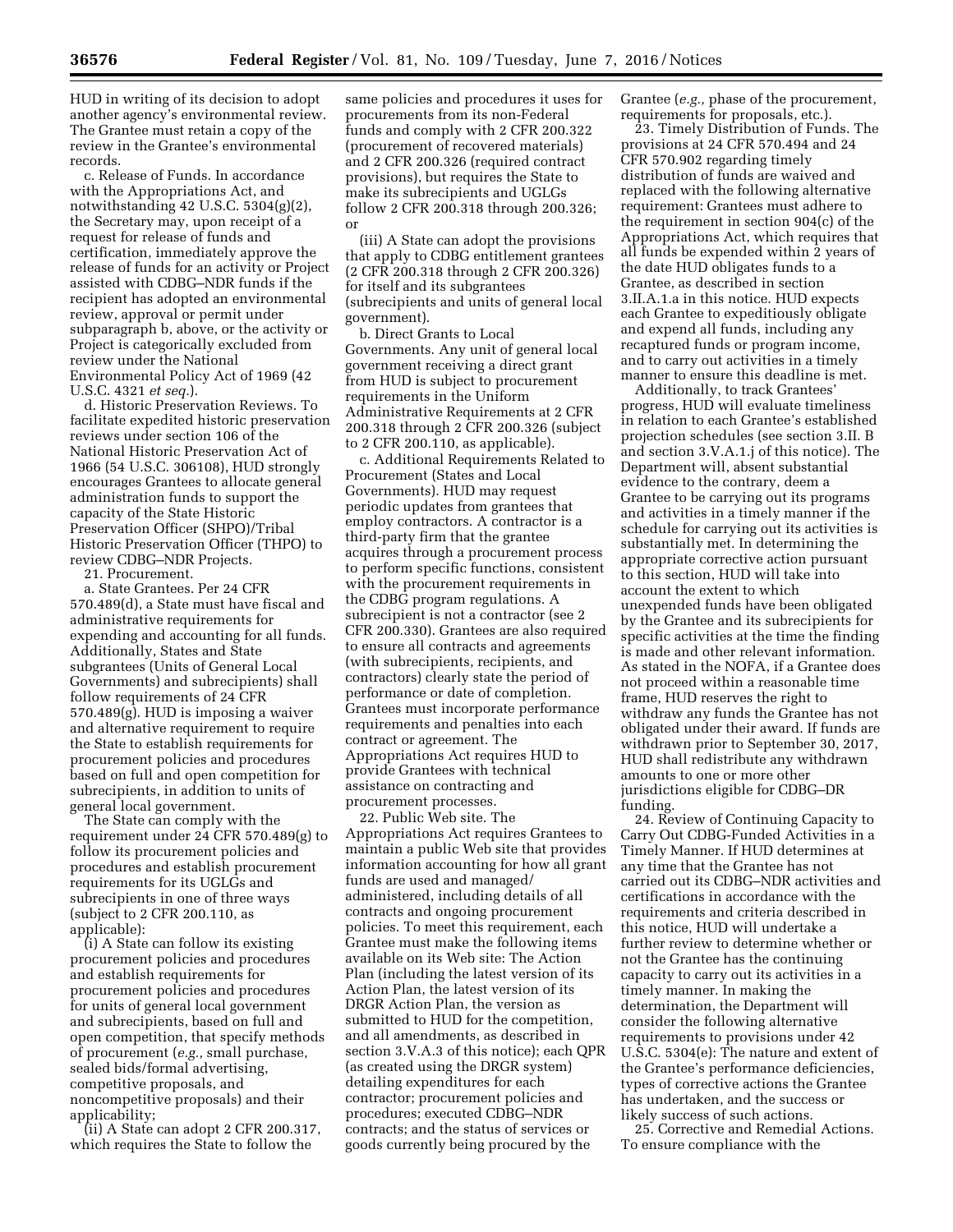requirements of the Appropriations Act and to effectively administer the CDBG– NDR program in a manner that facilitates recovery, particularly the alternative requirements permitting States to act directly to carry out eligible activities, HUD is waiving 42 U.S.C. 5304(e) of the HCD Act to the extent necessary to impose the following alternative requirement: HUD may undertake corrective and remedial actions for States in accordance with the authorities applicable to entitlement Grantees in subpart O (including corrective and remedial actions in 24 CFR 570.910, 570.911, and 570.913) or under subpart I of the CDBG regulations at 24 CFR part 570. Before determining appropriate corrective actions, HUD will notify the Grantee of the procedures applicable to its review. As in the annual CDBG program, in accordance with 24 CFR 570.300, the policies and procedures set forth in subpart O apply to local governments receiving direct grants from HUD.

26. Reduction, Withdrawal, or Adjustment of a Grant or Other Appropriate Action. Prior to a reduction, withdrawal, or adjustment of a grant, or other appropriate action, taken pursuant to this notice, the Grantee shall be notified of such proposed action and given an opportunity within a prescribed time period for an informal consultation. Consistent with the procedures described in this notice, the Secretary may adjust, reduce or withdraw the grant, or take other actions, as appropriate, except that funds already expended on eligible approved activities shall not be recaptured.

# *B. Common Eligibility Waivers and Alternative Requirements and Other Provisions: Housing, Floodplain Issues, Infrastructure, Economic Revitalization*

1. Housing-Related Eligibility Waivers. The broadening of 42 U.S.C. 5305(a)(24) is necessary following major disasters in which large numbers of affordable housing units have been damaged or destroyed, as is the case of the disasters eligible under this notice. Thus, 42 U.S.C. 5305(a) is waived to the extent necessary to allow: Homeownership assistance for households with up to 120 percent of the area median income, down payment assistance for up to 100 percent of the down payment (an increase from the limit in 42 U.S.C. 5305(a)(24)(D)), and new housing construction. While homeownership assistance may be provided to households with up to 120 percent of the area median income, only those funds used to serve households with up to 80 percent of the area median income may qualify as meeting the lowand moderate-income person benefit national objective.

2. Housing incentives. Incentive payments are generally offered in addition to other programs or funding (such as insurance), to encourage households to relocate in a suitable housing development or an area promoted by the community's comprehensive recovery plan. For example, a Grantee may offer an incentive payment (possibly in addition to a buyout payment) for households that volunteer to relocate outside of a floodplain or to a lower-risk area. Therefore, 42 U.S.C. 5305(a) and associated regulations are waived to the extent necessary to allow the provision of housing incentives. Grantees providing housing incentives must maintain documentation, at least at a programmatic level, describing how the amount of assistance was determined to be necessary and reasonable. Incentives to relocate individuals outside of a floodplain, when combined with acquisition that would lead to redevelopment in the floodplain, is not permissible if it does not increase Resilience. When assessing compliance under this alternative requirement, HUD will look closely at how those activities that include housing incentives are necessary and reasonable, are consistent with the BCA submitted with the application, and increase Resilience. In addition, the incentives must be in accordance with the Grantee's Action Plan and any other program policies. Note that this waiver does not permit a compensation program. Additionally, a Grantee may require the incentive to be used for a particular purpose by the household receiving the assistance.

3. Limitation on Emergency Grant Payments Interim Mortgage Assistance. 42 U.S.C. 5305(a)(8) is modified to extend interim mortgage assistance to qualified individuals from 3 months, for up to 20 months. Interim mortgage assistance is typically used in conjunction with a buyout program, or the rehabilitation or reconstruction of single-family housing, during which mortgage payments may be due but the home is uninhabitable. The time required for a household to complete the rebuilding process may often extend beyond 3 months. Thus, interim assistance is critical for many households facing financial hardship during this period. A Grantee using this alternative requirement must document, in its policies and procedures, how it will determine the amount of assistance to be provided is necessary and reasonable.

4. Acquisition of Real Property and Flood Buyouts. Grantees under this notice and the NOFA are able to carry out property acquisition for a variety of purposes. However, the term ''buyouts,'' as referenced in this notice refers, to acquisition of properties located in a floodway or floodplain that is intended to reduce risk from future flooding. HUD is providing alternative requirements for consistency with the application of other Federal resources commonly used for this type of activity. a. Buyout Requirements.

(1) Any property acquired, accepted, or from which a structure will be removed pursuant to the Project will be dedicated and maintained in perpetuity for a use that is compatible with open space, recreational, or wetlands management practices.

(2) No new structure will be erected on property acquired, accepted, or from which a structure was removed under the acquisition or relocation program other than (a) a public facility that is open on all sides and functionally related to a designated open space (*e.g.,*  a park, campground, or outdoor recreation area), (b) a rest room, (c) a flood control structure, or (d) a structure that the local floodplain manager approves in writing before the commencement of the construction of the structure.

(3) After receipt of the assistance, with respect to any property acquired, accepted, or from which a structure was removed under the acquisition or relocation program, no subsequent application for additional disaster assistance, for any purpose, will be made by the recipient to any Federal entity in perpetuity.

(4) Grantees have the discretion to determine an appropriate valuation method (including the use of pre-flood value or post-flood value as a basis for property value). However, in using CDBG–NDR funds for buyouts, the Grantee must uniformly apply whichever valuation method it chooses.

(5) All buyout activities must be classified using the ''buyout'' activity type in the DRGR system.

(6) Any State Grantee implementing a buyout program or activity must consult with affected local governments.

b. Redevelopment of Acquired Properties.

(1) Properties purchased through a buyout program may not typically be redeveloped, with a few exceptions. See subparagraph a.(2), above.

(2) Grantees may redevelop an acquired property if: (a) The property is not acquired through a buyout program, and (b) the purchase price is based on the property's post-flood fair market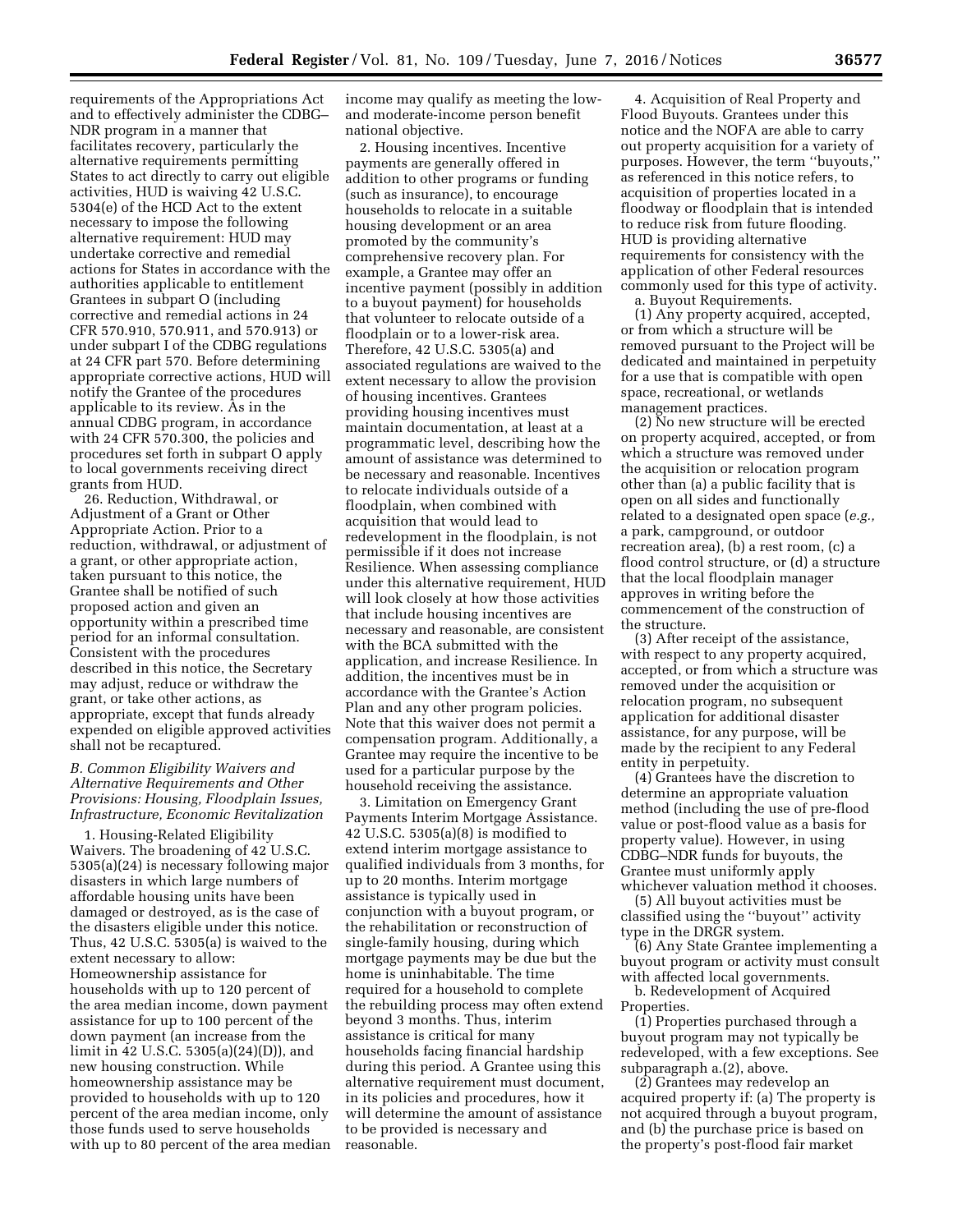value (the pre-flood value may not be used). In addition to the purchase price, Grantees may opt to provide relocation assistance to the owner of a property that will be redeveloped if the property is purchased by the Grantee or subgrantee through voluntary acquisition, and the owner's need for additional assistance is documented.

(3) In carrying out acquisition activities, the Grantee must ensure compliance with its long-term redevelopment plans.

5. Alternative Requirement for Housing Rehabilitation—Assistance for Second Homes. The Department is instituting an alternative requirement to the rehabilitation provisions at 42 U.S.C. 5305(a) as follows: A ''second home'', as defined in IRS Publication 936 (Home Mortgage Interest Deductions), is not eligible for rehabilitation assistance, residential incentives, or to participate in a CDBG– NDR buyout program (as defined by this notice).

6. Floodplains and Flood Insurance. Grantees, recipients, and subrecipients must implement procedures and mechanisms to ensure that assisted property owners comply with all flood insurance requirements, including the purchase and notification requirements described below, prior to providing assistance. For additional information, please consult with the Field Environmental Officer in the local HUD Field Office, or review the guidance on flood insurance requirements on HUD's Web site. Additional requirements for flood insurance, future Federal disaster assistance, and flood control structures are included below.

a. Flood Insurance Purchase Requirements. HUD does not prohibit the use of CDBG–NDR funds for existing residential buildings in a Special Flood Hazard Area (SFHA) (or ''100-year'' floodplain). However, Federal laws and regulations related to both flood insurance and floodplain management must be followed, as applicable. With respect to flood insurance, a HUDassisted homeowner for a property located in an SFHA must obtain and maintain flood insurance in the amount and duration prescribed by FEMA's National Flood Insurance Program. Section 102(a) of the Flood Disaster Protection Act of 1973 (42 U.S.C. 4012a) mandates the purchase of flood insurance protection for any HUDassisted property within an SFHA.

b. Future Federal Assistance to Owners Remaining in a Floodplain.

(1) Section 582 of the National Flood Insurance Reform Act of 1994, as amended, (42 U.S.C. 5154a) prohibits flood disaster assistance in certain

circumstances. In general, it provides that no Federal disaster relief assistance made available in a flood disaster area may be used to make a payment (including any loan assistance payment) to a person for repair, replacement, or restoration for damage to any personal, residential, or commercial property if that person, at any time, has received Federal flood disaster assistance that was conditioned on the person first having obtained flood insurance under applicable Federal law and the person has, subsequently, failed to obtain and maintain flood insurance, as required under applicable Federal law, on such property. This means that a Grantee may not provide disaster assistance for the repair, replacement, or restoration to a person who has failed to meet this requirement.

(2) Section 582 also implies a responsibility for a Grantee that receives CDBG–NDR funds or that designates annually appropriated CDBG funds for disaster recovery. That responsibility is to inform property owners receiving disaster assistance that triggers the flood insurance purchase requirement that they have a statutory responsibility to notify any transferee of the requirement to obtain and maintain flood insurance, and that the transferring owner may be liable if he or she fails to do so. These requirements are described below.

(3) Duty to notify. In the event of the transfer of any property described in subparagraph (5), the transferor shall, not later than the date on which such transfer occurs, notify the transferee in writing of the requirements to:

(a) Obtain flood insurance in accordance with applicable Federal law with respect to such property, if the property is not so insured as of the date on which the property is transferred; and

(b) Maintain flood insurance in accordance with applicable Federal law with respect to such property. Such written notification shall be contained in documents evidencing the transfer of ownership of the property.

(4) Failure to notify. If a transferor fails to provide notice as described above and, subsequent to the transfer of the property:

(a) The transferee fails to obtain or maintain flood insurance, in accordance with applicable Federal law, with respect to the property;

(b) The property is damaged by a flood disaster; and

(c) Federal disaster relief assistance is provided for the repair, replacement, or restoration of the property as a result of such damage, the transferor shall be required to reimburse the Federal Government in an amount equal to the

amount of the Federal disaster relief assistance provided with respect to the property.

(5) The notification requirements apply to personal, commercial, or residential property for which Federal disaster relief assistance made available in a flood disaster area has been provided, prior to the date on which the property is transferred, for repair, replacement, or restoration of the property, if such assistance was conditioned upon obtaining flood insurance in accordance with applicable Federal law with respect to such property.

(6) The term ''Federal disaster relief assistance'' applies to HUD or other Federal assistance for disaster relief in ''flood disaster areas.'' The term ''flood disaster area'' is defined in section 582(d)(2) of the National Flood Insurance Reform Act of 1994, as amended, to include an area receiving a Presidential declaration of a major disaster or emergency as a result of flood conditions.

c. Floodplain Management. HUD CDBG–NDR grants must conform to Executive Orders 11988, on Floodplain Management, and 11990, on Wetlands, as well as HUD's regulations at 24 CFR parts 55 and 58, which may include identifying alternate locations, and, as necessary, modifying the Project.

d. Federally Funded Levees, Floodwalls, and Other Flood Control Structures. The requirements in this section apply to new structures and improvements to existing structures.

(1) Operation and Maintenance. HUD expects the Grantee or one of its Partners to take responsibility for operating and maintaining any levee, floodwall, or other flood control structure.

(2) Purpose. One function of such a structure must be for the purpose of providing flood protection for existing structures at risk of flooding, although the CDBG–NDR Project incorporating such a structure must also meet an Unmet Recovery Need and may include co-benefits that meet other community development objectives, but must not be created to reduce flooding to currently undeveloped land.

(3) Special Requirements for Levees. A levee or levee system (new or existing) proposed under this NOFA must be technically sound (*i.e.,* levee is tied off to high ground, is geotechnically stable, etc.), well maintained, and provide reliable flood protection. Any levee Project carried out as a CDBG– NDR activity must meet FEMA accreditation standards upon completion and the Sources and Uses statement must identify, and the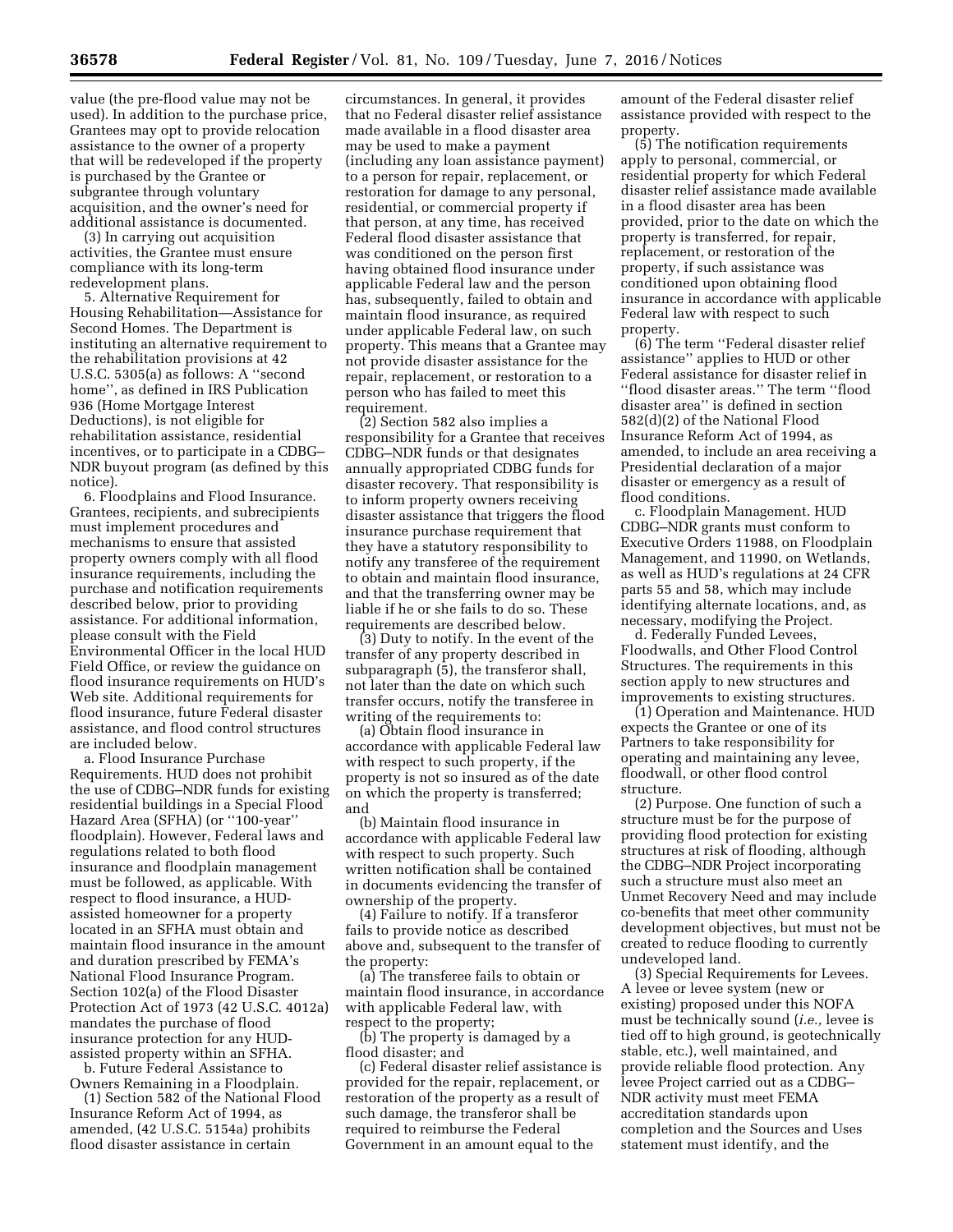Leverage response commit to providing a source of funding for operations and maintenance of the levee in perpetuity.

If HUD provides funding for such a structure under this notice, the grant terms and conditions will require the Grantee to upload into the DRGR system (and, if directed by HUD, the National Levee Database) shape files or other geographic information system data delineating the exact location of the assisted structure and of the area served and protected by the structure (meaning the area subject to inundation to any depth in the event of a levee breach at any location), and to provide additional data for input to the National Levee Database, including the status of the levee under the U.S. Army Corps of Engineers Public Law 84–99 Program (Levee Rehabilitation and Improvement Program), accreditation status under the National Flood Insurance Program; levee owner/operator, and public party that is legally responsible for the maintenance of the levee; number of all structures, and of people that reside, in the leveed area; critical structures and facilities in the leveed area, as-built plans sealed by a licensed professional engineer; levee cross-section plots and coordinates; levee features (*i.e.,* gravity drains, pump stations relief wells, boreholes, etc.); levee design flow; levee design frequency; level of freeboard being no less than 3 vertical feet; and points of contact for public safety/ emergency management and repository for the Levee Emergency Action Plan, levee operations and maintenance, and flood risk/floodplain management plan for the levee.

Information provided to HUD for submission to the National Levee Database (or to the database, as directed by HUD) is to be updated on an annual basis or any time that there is a change in the status of the levee, including updates to the inspection date, inspection type, and inspection rating of the levee. This information will be shared with FEMA, the U.S. Army Corps of Engineers, members of the House and Senate appropriations committees, and any other interested Federal agencies and affected parties, as appropriate. This information is intended to be used to ensure that no additional Federal resources are used for operations and maintenance of the structure in the future.

(4) Public Notification. In addition, because occupants in the floodplain behind flood control structures are at risk when the levee or other structure is overtopped or fails, the grant terms and conditions governing HUD funding for any levee, floodwall, or other flood control structure will require the

Grantee to provide, to all property owners, businesses, and residents in the leveed area, notification of the presence, condition, and level of protection of the levee, on no less than an annual basis. This notification must include messages regarding public safety information and evacuation procedures, promotion of flood insurance, family and business evacuation planning, and point of contact for reports of any problems, questions, and additional information related to the structure.

7. Use of CDBG–NDR as Match and Order of Assistance Between FEMA, U.S. Army Corps of Engineers, and CDBG–NDR. As provided by the HCD Act, funds may be used as a matching requirement, share, or contribution for any other Federal program when used to carry out an eligible CDBG–NDR activity. This includes programs or activities administered by FEMA or the U.S. Army Corps of Engineers. By law, the amount of CDBG–NDR funds that may be contributed to a U.S. Army Corps of Engineers Project is \$250,000 or less. However, the Appropriations Act prohibits use of funds for any activity reimbursable by, or for which funds are made available by, FEMA or the U.S. Army Corps of Engineers.

8. National Objective Documentation for Economic Development Activities. Sections 570.483(b)(4)(i) and 570.208(a)(4)(i) of 24 CFR are waived to allow the Grantees under this notice to identify low- and moderate-income jobs benefit by documenting, for each person employed, the name of the business, type of job, and the annual wages or salary of the job. HUD will consider the person income-qualified if the annual wages or salary of the job is at or under the HUD-established income limit for a one-person family. This method replaces the standard CDBG requirement in which Grantees must review the annual wages or salary of a job in comparison to the person's total household income and size (*i.e.,* number of persons). Thus, it streamlines the documentation process by allowing the collection of wage data from the assisted business for each position created or retained, rather than from each individual household.

This alternative requirement has been granted on several prior occasions to CDBG disaster recovery Grantees, and to date, those grants have not exhibited any issues of concern in calculating the benefit to low- and moderate-income persons. The Department has determined that, in the context of disaster recovery, this waiver is consistent with the HCD Act.

9. Public Benefit for Certain Economic Development Activities. The public

benefit provisions set standards for individual economic development activities (such as a single loan to a business) and for economic development activities in the aggregate. Currently, public benefit standards limit the amount of CDBG assistance per job retained or created, or the amount of CDBG assistance per low- and moderateincome person to which goods or services are provided by the activity. These dollar thresholds can impede recovery by limiting the amount of assistance the Grantee may provide to a critical activity.

This notice waives the public benefit standards at 42 U.S.C. 5305(e)(3), 24 CFR 570.482(f)(1), (2), (3), (4)(i), (5), and (6), and 570.209(b)(1), (2), (3)(i), (4) for economic development activities designed to create or retain jobs or businesses (including, but not limited to, long-term, short-term, and infrastructure Projects). However, Grantees shall report and maintain documentation on the creation and retention of total jobs; the number of jobs within certain salary ranges; the average amount of assistance provided per job, by activity or program; the North American Industry Classification System (NAICS) code for each business assisted; and the types of jobs. HUD is also waiving 570.482(g) and 570.209(c) and (d) to the extent these provisions are related to public benefit.

10. Clarifying note on Section 3 Resident Eligibility and Documentation Requirements. The definition of ''lowincome persons'' in 12 U.S.C. 1701u and 24 CFR 135.5, is the basis for eligibility as a Section 3 resident. This notice authorizes Grantees to determine that an individual is eligible to be considered a Section 3 resident if the annual wages or salary of the person are at, or under, the HUD-established income limit for a one-person family for the jurisdiction.

11. Waiver and Modification of the Job Relocation Clause to Permit Assistance to Help a Business Return. Traditional CDBG requirements prevent program participants from providing assistance to a business to relocate from one labor market area to another, if the relocation is likely to result in a significant loss of jobs in the labor market from which the business moved.

This prohibition can be a critical barrier to reestablishing and rebuilding a displaced employment base after a major disaster. Therefore, 42 U.S.C. 5305(h), 24 CFR 570.210, and 24 CFR 570.482(h) are waived to allow a Grantee to provide assistance to any eligible business that was operating in the disaster-declared labor market area before the incident date of the applicable disaster and has since